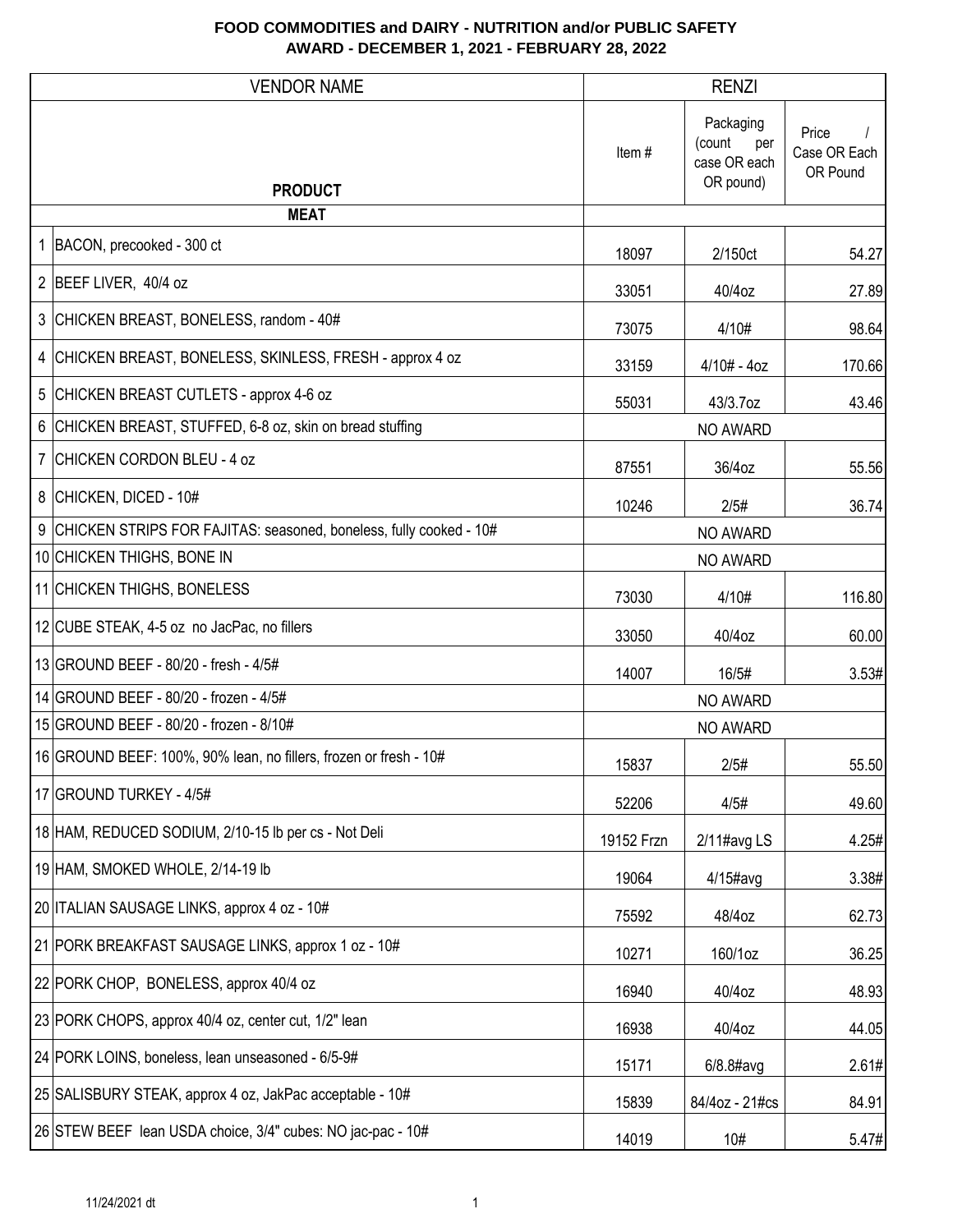|   | <b>VENDOR NAME</b>                                                                           |           | <b>RENZI</b>    |        |
|---|----------------------------------------------------------------------------------------------|-----------|-----------------|--------|
|   | 27 TOP ROUNDS, 4/8-12 lb, USDA choice, trimmed, split and tied                               | 12011     | $4/14$ #avg     | 7.57#  |
|   | 28 TURKEY BREAST, 2/8-10lb, premium grade, not deli, cooked, skinless                        | 54036     | $2/10\#avg$     | 3.78#  |
|   | <b>FROZEN FOOD</b>                                                                           |           |                 |        |
|   | 1   BABY BACK RIBS - 16/2.25#                                                                | 17111     | 16/2.5#avg      | 6.88#  |
|   | 2 BABY BACK RIBS - 30#                                                                       |           | NO AWARD        |        |
| 3 | BEEF PATTIES: 80% lean, 100% beef, 3 patties/pound, round, paper in between<br>patties - 10# | 11152     | 30/5.3oz        | 37.63  |
|   | 4 BREAKFAST SAUSAGE PATTIES - approx 1 oz                                                    | 10498     | 160/1oz         | 35.29  |
| 5 | BREAKFAST SAUSAGE PATTIES - approx 2 oz                                                      | 15245     | 80/2oz          | 37.41  |
| 6 | BREAKFAST SAUSAGE PATTIES, VEGETARIAN - 112/cs                                               | 23048 SPO | 112/1.34oz      | 55.42  |
| 7 | <b>BREADED FISH COOKED</b>                                                                   | 40156     | 80/3.6oz        | 51.07  |
|   | 8 BREADED FISH: uncooked, ready to bake, NOT DEEP FRY, comparable to Pier 17                 | 40161 SPO | 46/3.6oz        | 29.61  |
| 9 | BREADED FISH FILLETS - approx 4 oz                                                           | 10901     | 10#             | 40.70  |
|   | 10 CHICKEN BREAST, BONELESS, SKINLESS                                                        | 33159     | $4/10# - 4oz$   | 170.66 |
|   | 11 CHICKEN BREASTS, approx 6.5 oz, bone in and skin on, no backs, no ribs, IQF               | NO AWARD  |                 |        |
|   | 12 CHICKEN FILLETS, BREADED - approx 4 oz                                                    | 55058     | 40/4oz          | 38.50  |
|   | 13 CHICKEN LEGS - approx 6 oz, IQF                                                           |           | <b>NO AWARD</b> |        |
|   | 14 CHICKEN NUGGET                                                                            | 55054     | 225/.71oz       | 21.47  |
|   | 15 CHICKEN PATTY                                                                             | 55377     | 2/6.62#         | 34.79  |
|   | 16 CUBED PORK                                                                                | 17079     | 2/5#            | 26.70  |
|   | 17 DANISH - assorted                                                                         | 51190     | 24/3OZ          | 23.48  |
|   | 18 DICED TURKEY                                                                              |           | NO AWARD        |        |
|   | 19 DINNER ROLLS - 1 oz - proof & bake                                                        | 51196     | 150/1.25oz      | 30.40  |
|   | 20 DONUT - assorted                                                                          | 51119     | 126/1.3oz       | 35.72  |
|   | 21 FISH NUGGETS - approx 1 oz                                                                | 40157     | 4/5#            | 64.49  |
|   | 22 FRENCH FRIES                                                                              | 34115     | 6/5#            | 23.65  |
|   | 23 FRENCH TOAST - SLICES, Not Sticks                                                         |           | NO AWARD        |        |
|   | 24 GARLIC BREAD - PRE-SLICED, Individual - 125/bx                                            |           | NO AWARD        |        |
|   | 25 HASHBROWN - approx 2.25 oz                                                                | 34210     | 240/2.25oz      | 56.09  |
|   | 26 HOT DOGS - All Beef                                                                       | 23080     | 80/2oz (10#cs)  | 42.40  |
|   | 27 HOT DOGS (approx 80 cs)                                                                   |           | NO AWARD        |        |
|   | 28 HOT DOGS - LOW SODIUM                                                                     | NO AWARD  |                 |        |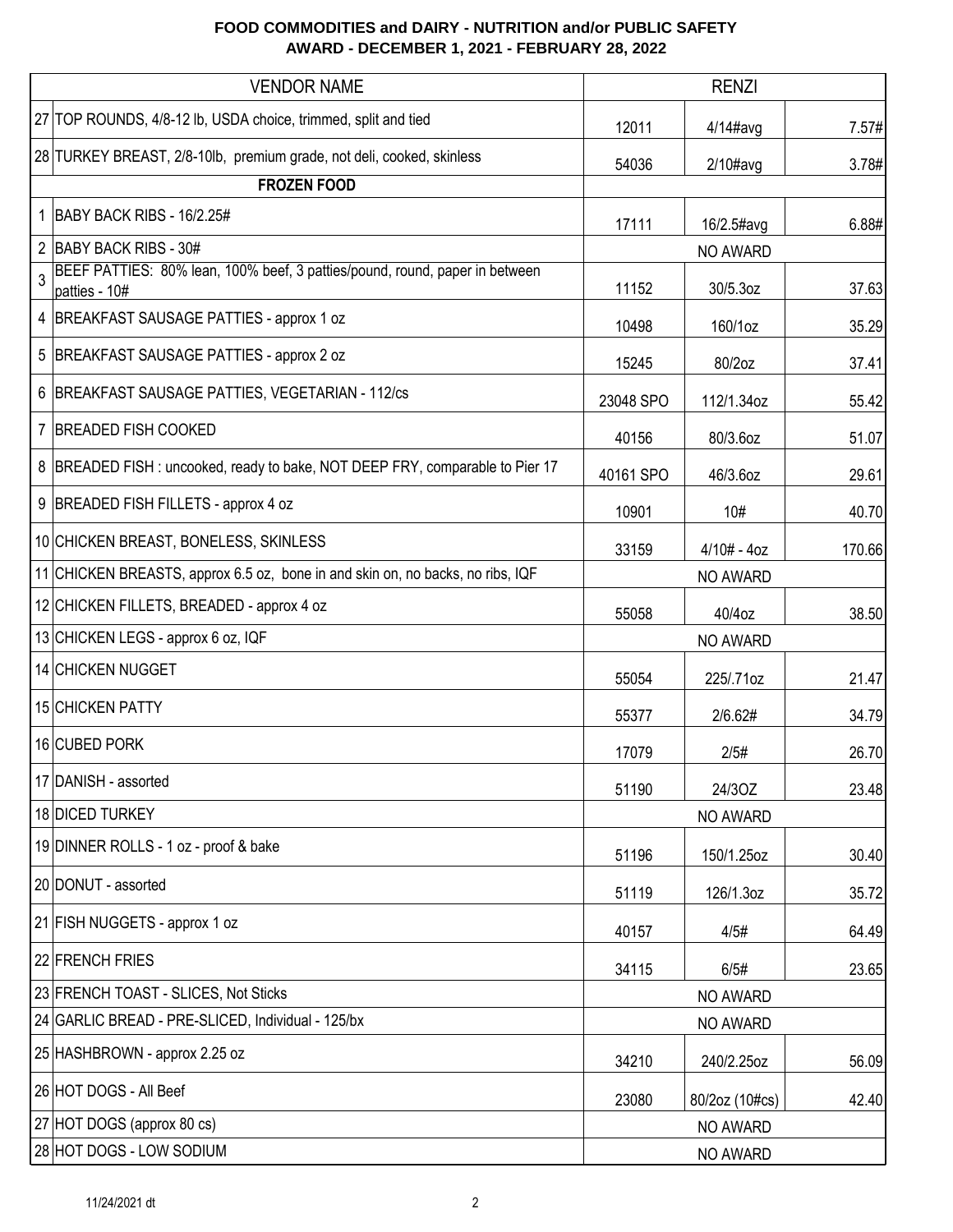| <b>VENDOR NAME</b>                          | <b>RENZI</b> |                           |       |
|---------------------------------------------|--------------|---------------------------|-------|
| 29 HOT DOGS - TURKEY                        | 23099        | 160/2oz                   | 34.66 |
| 30 MANICOTTI - approx 3 oz                  | 37086        | 60/2.75oz                 | 27.50 |
| 31 MEATBALLS                                | 11234        | 10#                       | 28.00 |
| 32 MEATLOAF SLICES                          | 33167        | 75/3.2oz 15#<br>case      | 63.77 |
| 33 OMELETS - approx 1 oz                    |              | NO AWARD                  |       |
| 34 OMELETS - approx 3 oz                    |              | NO AWARD                  |       |
| 35 PANCAKES                                 | 46031        | 144/1.2oz                 | 30.27 |
| 36 PANCAKES - BUTTERMILK - approx 1.2 oz    | 46001        | 144/1.3oz                 | 23.50 |
| 37 PEPPERONI: sliced                        | 32067        | 10#                       | 38.47 |
| 38 PIE SHELLS - 10" - Unbaked               |              | NO AWARD                  |       |
| 39 PIZZA, CHEESE, 5" ROUND - approx 5 oz    | 80010        | 60ct                      | 64.48 |
| 40 PIZZA CRUST, sheet pan - approx 24 oz    | 36041        | 22/22oz                   | 42.72 |
| 41 PIZZA CRUST, sheet pan - approx 44 oz    | 80156        | 10/40oz                   | 34.68 |
| 42 PIZZA TOPPING, SAUSAGE                   | 10489        | 4/5#                      | 64.00 |
| 43 POPCORN CHICKEN, Plain                   | 55121        | 2/5#                      | 28.49 |
| 44 PORK BUTT, BONE IN, 8-12#                | 33024        | 75/3.2oz                  | 68.17 |
| 45 PORK BOSTON BUTT, BONE IN, 65#           | 17022        | 4/2Pack<br>70#avg case    | 1.97# |
| 46 PORK BBQ RIBETTES, cooked, approx 3-4 oz |              | NO AWARD                  |       |
| 47 POTATOES, CUBED (to pan fry)             | 34109        | 4/5#                      | 36.62 |
| 48 PULLED TURKEY                            | 52031        | 2/5#                      | 44.97 |
| 49 RAVIOLI, MEAT                            | 66065        | 6/#10 - Chef<br>Boy Ardee | 33.84 |
| 50 RAVIOLI, CHEESE                          | 37088        | 2/5#                      | 40.45 |
| 51 STEAK UM                                 | 33168        | 56/3oz                    | 40.74 |
| 52 SWEET POTATO FRIES                       | 34120        | 6/2.5#                    | 30.99 |
| 53 STUFFED SHELLS - approx 2 oz             | 37041        | 2/5# 1.75oz               | 37.45 |
| 54 TATOR TOT - approx 1 oz                  | 34039        | 6/5#                      | 44.25 |
| 55 TURKEY, WHOLE - raw, frozen              |              | NO AWARD                  |       |
| 56 TURKEY BREAST - raw, frozen              | 52036        | $2/11$ #avg               | 3.27# |
| 57 UNBREADED FISH FILLETS - approx 4 oz     |              | NO AWARD                  |       |
| 58 UNBREADED VEAL PATTY - approx 4 oz       | NO AWARD     |                           |       |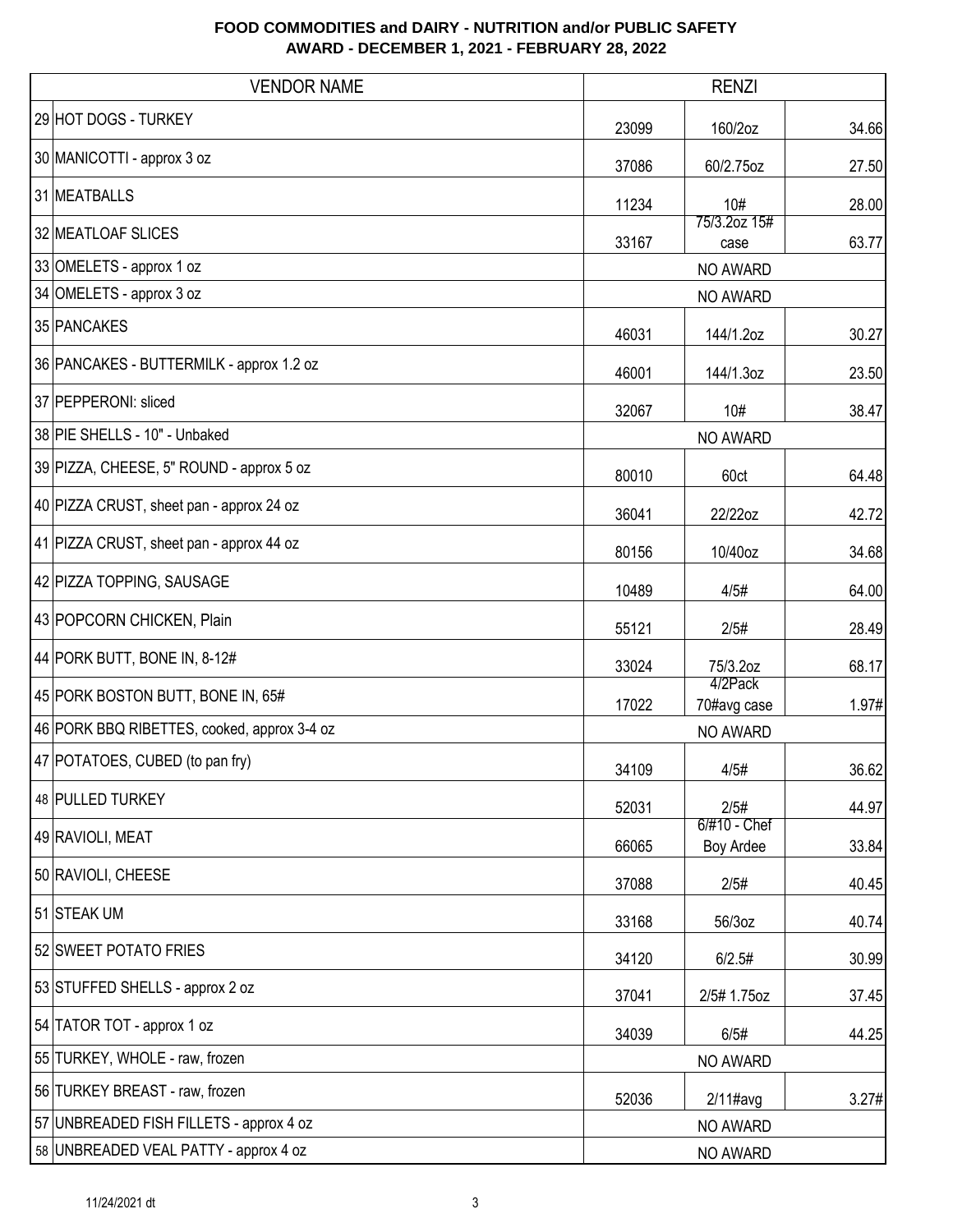| <b>VENDOR NAME</b>               | <b>RENZI</b> |                         |       |
|----------------------------------|--------------|-------------------------|-------|
| 59 VEGGIE BURGER, regular        | NO AWARD     |                         |       |
| 60 VEGGIE BURGER, southwestern   | NO AWARD     |                         |       |
| 61 WAFFLES                       | 46009        | 144/1.23oz              | 20.07 |
| 62 WRAPS - 12"                   | 60048        | 6/12ct                  | 16.79 |
| <b>FISH</b>                      |              | 24/12oz in              |       |
| 1 TUNA FISH - 12 oz              | 43232 SPO    | water                   | 73.88 |
| 2 TUNA FISH - 66.5 oz            | 64025        | $6/66.5$ oz in<br>water | 62.50 |
| <b>EGGS</b>                      |              |                         |       |
| 1 EGG PATTIES - 1 oz - frozen    | 27062        | 144/1oz                 | 23.44 |
| 2 EGG PATTIES - 1.5 oz - frozen  | 27049        | 120/1.5oz               | 30.17 |
| 3 EGG PATTIES - 1.75 oz - frozen | 27092        | 144/1.75oz              | 42.24 |
| 4 EGG PATTIES - 2 oz - frozen    | 27093        | 100/2oz                 | 30.94 |
| 5 FRESH EGGS - LARGE - 15/doz    | 28006        | 15doz                   | 18.25 |
| 6 FRESH EGGS - LARGE - 30/doz    | 28028        | Medium 30doz            | 36.00 |
| 7   PASTEURIZED EGGS - 15/2#     | 27048        | 15/2#                   | 52.24 |
| 8 PEELED HARD COOKED - 25#       | 28108        | 25#                     | 55.85 |
| <b>PASTA &amp; GRAINS</b>        |              |                         |       |
| 1 BARLEY                         | 78309 SPO    | 24/1#                   | 28.50 |
| 2 CASSEROLE ELBOW NOODLES        | 76884        | 2/10#                   | 22.29 |
| 3 EGG NOODLES                    | 84082        | 1/10#                   | 16.20 |
| 4 ELBOW MACARONI                 | 84073        | 20#                     | 18.99 |
| 5 LASAGNA NOODLES                | 76879        | 12/1#                   | 16.44 |
| 6 RICE, BROWN - par boil - 25#   | 65002        | 1/25#                   | 19.99 |
| 7   RICE - par boil - $25#$      | 66014        | 25#                     | 18.20 |
| 8   RICE - par boil - $50#$      |              | NO AWARD                |       |
| 9   ROTINI - tricolor            | 76882        | 2/10#                   | 27.28 |
| 10 ROTINI - plain                | 84083        | 20#                     | 21.99 |
| 11 SHELLS - Medium Size          | 76913        | 20#                     | 23.50 |
| 12 SPAGHETTI                     | 84072        | 20#                     | 21.49 |
| $13$ ZITI                        | 84074        | 2/10#                   | 20.45 |
| <b>BAKING PRODUCTS</b>           |              |                         |       |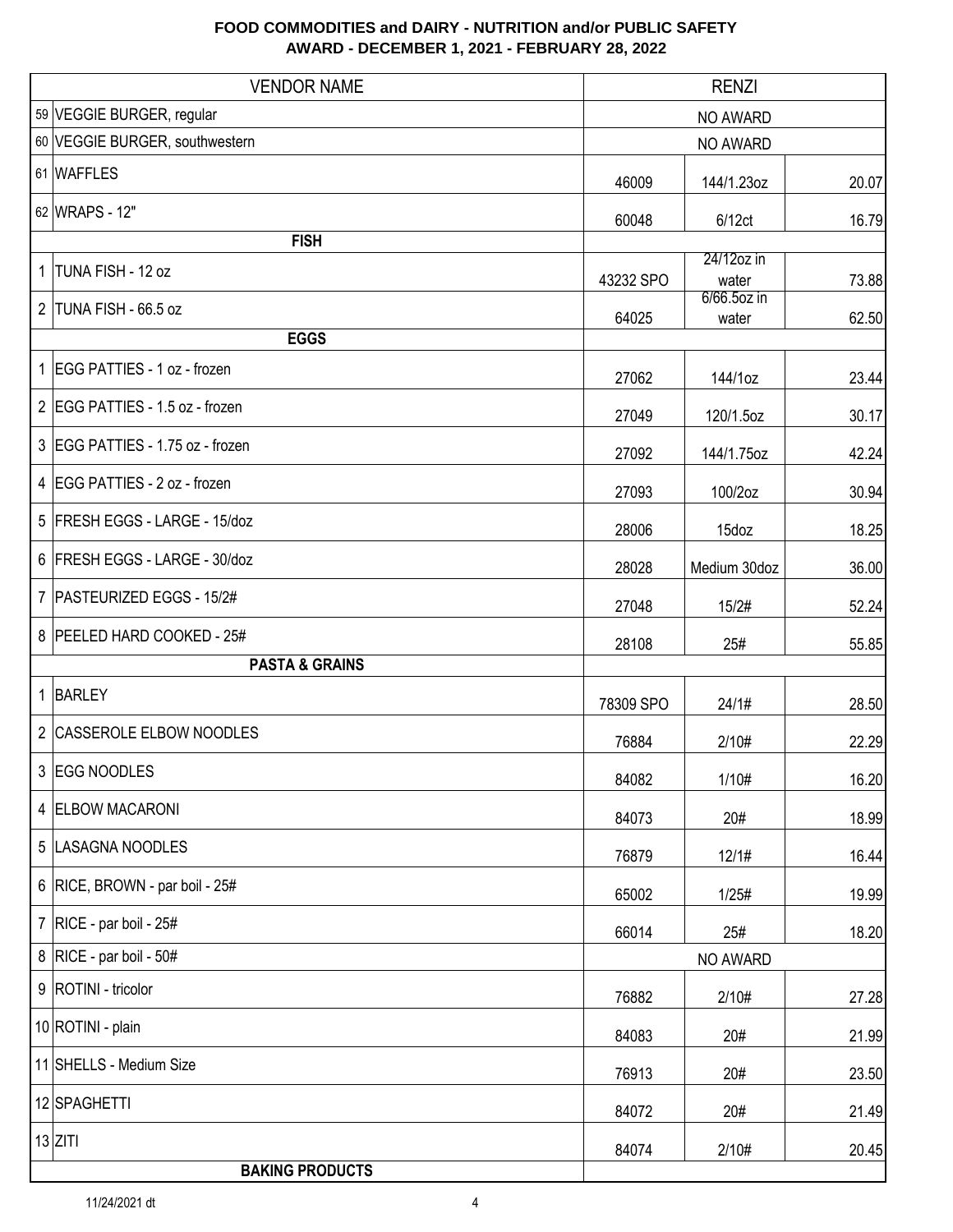|   | <b>VENDOR NAME</b>                      | <b>RENZI</b> |               |        |
|---|-----------------------------------------|--------------|---------------|--------|
|   | 1 BAKING COCOA                          | 92337        | 6/5#          | 96.65  |
|   | 2 BAKING POWDER                         | 68064        | 6/5#          | 56.42  |
|   | 3 BAKING SODA                           | 68058        | 24/1#         | 18.40  |
|   | 4 CANOLA OIL                            | 30088        | $6/1$ gal     | 68.75  |
| 5 | COCONUT: unsweetened                    |              | NO AWARD      |        |
|   | 6 CORN STARCH                           | 91369        | 24/1#         | 20.50  |
|   | $7$ CRAISINS - 5#                       | 73094        | 5#            | 21.13  |
|   | 8 CRAISINS - 10#                        |              | NO AWARD      |        |
|   | $9$ FLOUR - 25#                         | 10820        | 2/25#         | 19.10  |
|   | 10 FLOUR - 50#                          | 10864        | 50#           | 22.76  |
|   | 11 PEANUT BUTTER CHIPS - 25#            | 75071 SPO    | 25#           | 101.21 |
|   | 12 SEMI-SWEET CHOCOLATE CHIPS - 25#     | 92210        | 25#           | 57.54  |
|   | 13 SHORTENING                           | 10954        | 50#           | 65.79  |
|   | 14 SUGAR, BROWN - 2#                    | 11183        | 12/2#         | 35.51  |
|   | 15 SUGAR, BROWN - 50#                   | 67009        | 50#           | 49.07  |
|   | 16 SUGAR, CONFECTIONERY - 2#            | 92205        | 12/2#         | 35.51  |
|   | 17 SUGAR, CONFECTIONERY - 50#           | 67007        | 50#           | 46.30  |
|   | 18 SUGAR, GRANULATED - 5#               | 68393        | 10/4#         | 36.02  |
|   | 19 SUGAR, GRANULATED - 50#              | 68395        | 50#           | 42.64  |
|   | 20 VANILLA EXTRACT - 16 oz              | 68182        | $6/16$ oz     | 41.12  |
|   | 21 VANILLA EXTRACT - 32 oz              |              | NO AWARD      |        |
|   | 22 VANILLA EXTRACT - Gal                |              | NO AWARD      |        |
|   | 23 VEGETABLE OIL - Gal                  |              | NO AWARD      |        |
|   | 24 WALNUTS                              | 92353        | 5# halves/pcs | 45.75  |
|   | <b>INDIVIDUAL / BULK CEREALS</b>        |              |               |        |
|   | 1   BRAN FLAKES - Individual - 1 oz     |              | NO AWARD      |        |
|   | 2 BRAN FLAKES - Bulk - 35 oz            | 92331 SPO    | 4/35oz        | 16.89  |
|   | 3 CHEERIOS - Individual - 1 oz          | 84160        | 96/1oz        | 29.07  |
|   | 4 CHEERIOS - Bulk - 29 oz - 35 oz       | 76254        | $4/35$ oz     | 17.05  |
|   | 5 CINNAMON TOASTIES - Individual - 1 oz | 84065        | 96/1oz        | 29.07  |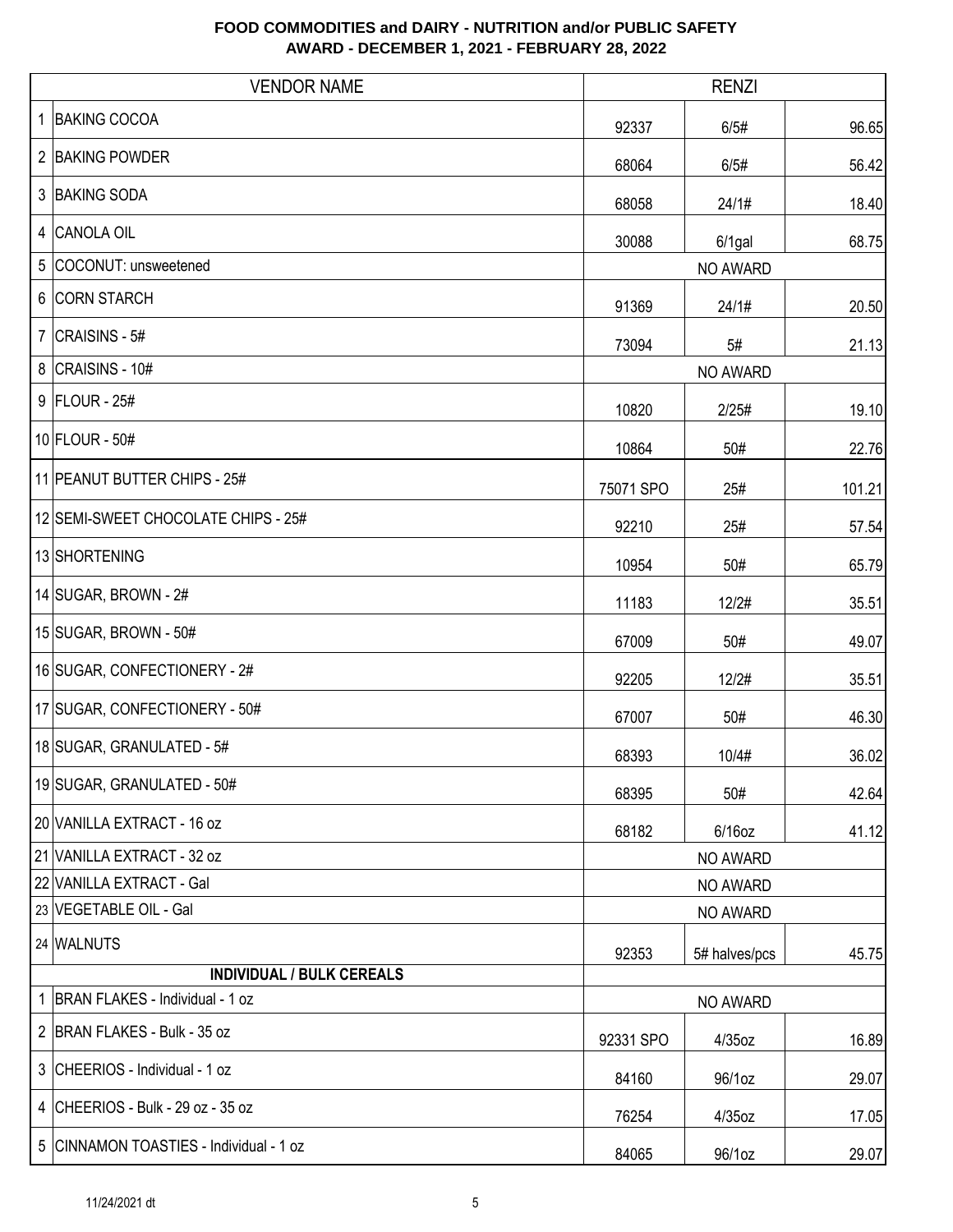| <b>VENDOR NAME</b>                             | <b>RENZI</b>                |           |       |
|------------------------------------------------|-----------------------------|-----------|-------|
| 6 CINNAMON TOASTIES - Bulk - 32 oz - 35 oz     | NO AWARD                    |           |       |
| 7 CORN FLAKES - Individual - 1 oz              | NO AWARD                    |           |       |
| 8 CORN FLAKES - Bulk - 32 oz - 35 oz           | 76255                       | $4/35$ oz | 15.11 |
| 9 CREAM OF WHEAT - Bulk - 28 oz - 35 oz        | 85520                       | 12/28oz   | 41.08 |
| 10 CREAM OF WHEAT - Individual - 1 oz          |                             | NO AWARD  |       |
| 11 FROSTED FLAKES - Individual - 1 oz          | 10522                       | 96/1oz    | 31.90 |
| 12 FROSTED FLAKES - Bulk - 35 oz - 45 oz       |                             | NO AWARD  |       |
| 13 OATMEAL - Individual - 1 oz                 | 76593                       | 48/1oz    | 11.45 |
| 14 QUICK OATS - 35 oz - 45 oz                  | 85522                       | 12/42oz   | 36.28 |
| 15 RAISIN BRAN - Individual - 1 oz             |                             | NO AWARD  |       |
| 16 RAISIN BRAN - Bulk - 35 oz                  | 18.58<br>76243<br>$4/35$ oz |           |       |
| 17 SPECIAL K - Individual - 1 oz               | 84026                       | 96/1oz    | 36.75 |
| 18 RICE CRISPIES - Individual - 1 oz           | 10634                       | 96/1oz    | 26.85 |
| 19 RICE CRISPIES - Bulk - 32 oz - 35 oz        | 76256                       | $4/35$ oz | 18.40 |
| 20 SHREDDED WHEAT - Individual - 1 oz - 1.2 oz | 10518 SPO                   | 96/1oz    | 26.45 |
| 21 SHREDDED WHEAT - Bulk - 32 oz - 35 oz       | NO AWARD                    |           |       |
| 22 TOOTIE FRUTIES - Individual - 1 oz          | 10520                       | 96/1oz    | 28.90 |
| 23 TOOTIE FRUTIES - Bulk - 35 oz               |                             | NO AWARD  |       |
| <b>DESSERT MIXES</b>                           |                             |           |       |
| 1 ANGEL FOOD CAKE - 12/1#                      |                             | NO AWARD  |       |
| 2 APPLE PIE FILLING - #10                      | 73066                       | 6/#10     | 47.15 |
| 3 BROWNIE MIX - 6/5#                           | 28038                       | 6/5#      | 30.49 |
| 4 BROWNIE MIX, Sugar Free                      |                             | NO AWARD  |       |
| 5<br>CAKE MIX, CARROT                          | 28139                       | 6/5#      | 38.40 |
| 6 CAKE MIX, CARROT, Sugar Free                 |                             | NO AWARD  |       |
| 7 CAKE MIX, CHOCOLATE                          | 27955                       | 6/5#      | 31.72 |
| 8 CAKE MIX, CHOCOLATE, Sugar Free              |                             | NO AWARD  |       |
| 9 CAKE MIX, SPICE                              | 28250                       | 6/5#      | 32.99 |
| 10 CAKE MIX, YELLOW                            | 27973                       | 6/5#      | 27.99 |
| 11 CAKE MIX, WHITE                             | 28221                       | 6/5#      | 27.99 |
| 12 CAKE MIX, WHITE, Sugar Free                 |                             | NO AWARD  |       |
| 13 CHEESECAKE                                  | 28216                       | 6/4#      | 56.55 |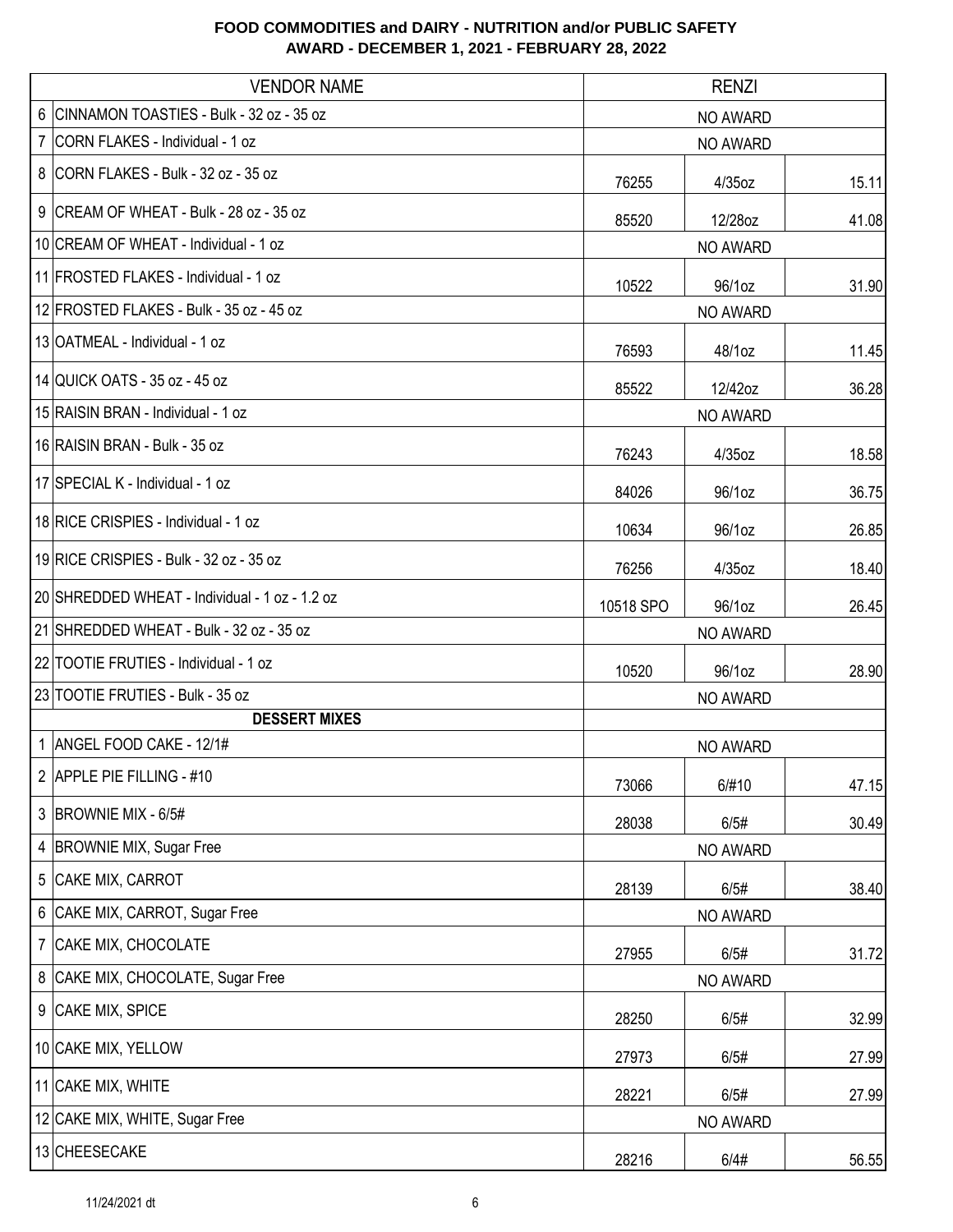|                         | <b>VENDOR NAME</b>                                                  | <b>RENZI</b> |                |       |
|-------------------------|---------------------------------------------------------------------|--------------|----------------|-------|
|                         | 14 GINGERBREAD MIX                                                  | 28114        | 6/5#           | 39.70 |
|                         | 15   ICING, READY TO SPREAD: MUST BE SHELF STABLE: Chocolate - 12 # | 45314        | 12#            | 31.25 |
|                         | 16   ICING, READY TO SPREAD: MUST BE SHELF STABLE: Vanilla - 12 #   | 45315        | 12#            | 32.60 |
|                         | 17 ICING, CHOCOLATE, Sugar Free                                     |              | NO AWARD       |       |
|                         | 18 ICING, WHITE, Sugar Free                                         |              | NO AWARD       |       |
|                         | 19 MUFFIN MIX, BANANA NUT                                           |              | NO AWARD       |       |
|                         | 20 MUFFIN MIX, BASIC                                                | 28231        | 6/5#           | 29.11 |
|                         | 21 MUFFIN MIX, BLUEBERRY                                            | 28424 SPO    | 6/5#           | 28.97 |
|                         | 22 MUFFIN MIX, BRAN                                                 |              | NO AWARD       |       |
|                         | 23 MUFFIN MIX, CORN                                                 | 28217        | 6/5#           | 32.50 |
|                         | 24 MUFFIN MIX, HONEY BRAN                                           | 28225 SPO    | 6/5#           | 47.99 |
| <b>COOKING PRODUCTS</b> |                                                                     |              |                |       |
|                         | 1 BEEF BASE                                                         | 57719        | 12/1#          | 66.05 |
|                         | 2 BEEF BASE, LOW SODIUM                                             | 57716        | 12/1#          | 70.68 |
|                         | 3 BEEF BROTH, LOW SODIUM                                            | NO AWARD     |                |       |
|                         | 4 BISQUICK MIX                                                      | 28237        | 6/5#           | 26.55 |
|                         | 5 BREAD CRUMBS, ITALIAN                                             | 29131        | 6/5#           | 29.90 |
|                         | 6 CHICKEN BROTH                                                     | 36580        | 12/48oz        | 34.14 |
|                         | 7 CHICKEN BROTH, LOW SODIUM                                         |              | NO AWARD       |       |
|                         | 8 CHICKEN GRAVY                                                     | 28425        | 8/15oz         | 25.97 |
|                         | 9 CHICKEN GRAVY                                                     |              | NO AWARD       |       |
|                         | 10 CHICKEN GRAVY, LOW SODIUM                                        | 28448        | 8/15oz Poultry | 27.46 |
|                         | 11 CHICKEN BASE - 1#                                                | 57721        | 12/1#          | 62.20 |
|                         | 12 CHICKEN BASE - 5#                                                | 57724        | 6/1#           | 44.92 |
|                         | 13 CHICKEN BASE, LOW SODIUM                                         | 57715        | 12/1#          | 67.91 |
|                         | 14 CRISPY ONIONS                                                    | 73125        | 6/24oz         | 40.14 |
|                         | 15 FALAFEL                                                          | NO AWARD     |                |       |
|                         | 16 INSTANT BROTH & SEASONING - BEEF, LOW SODIUM                     | NO AWARD     |                |       |
|                         | 17 INSTANT BROTH & SEASONING - CHICKEN, LOW SODIUM                  |              | NO AWARD       |       |
|                         | 18 MINCED GARLIC, IN LIQUID                                         | 68185        | 6/32 OZ        | 36.80 |
|                         | 19 PANCAKE MIX                                                      | 28085        | 6/5#           | 25.54 |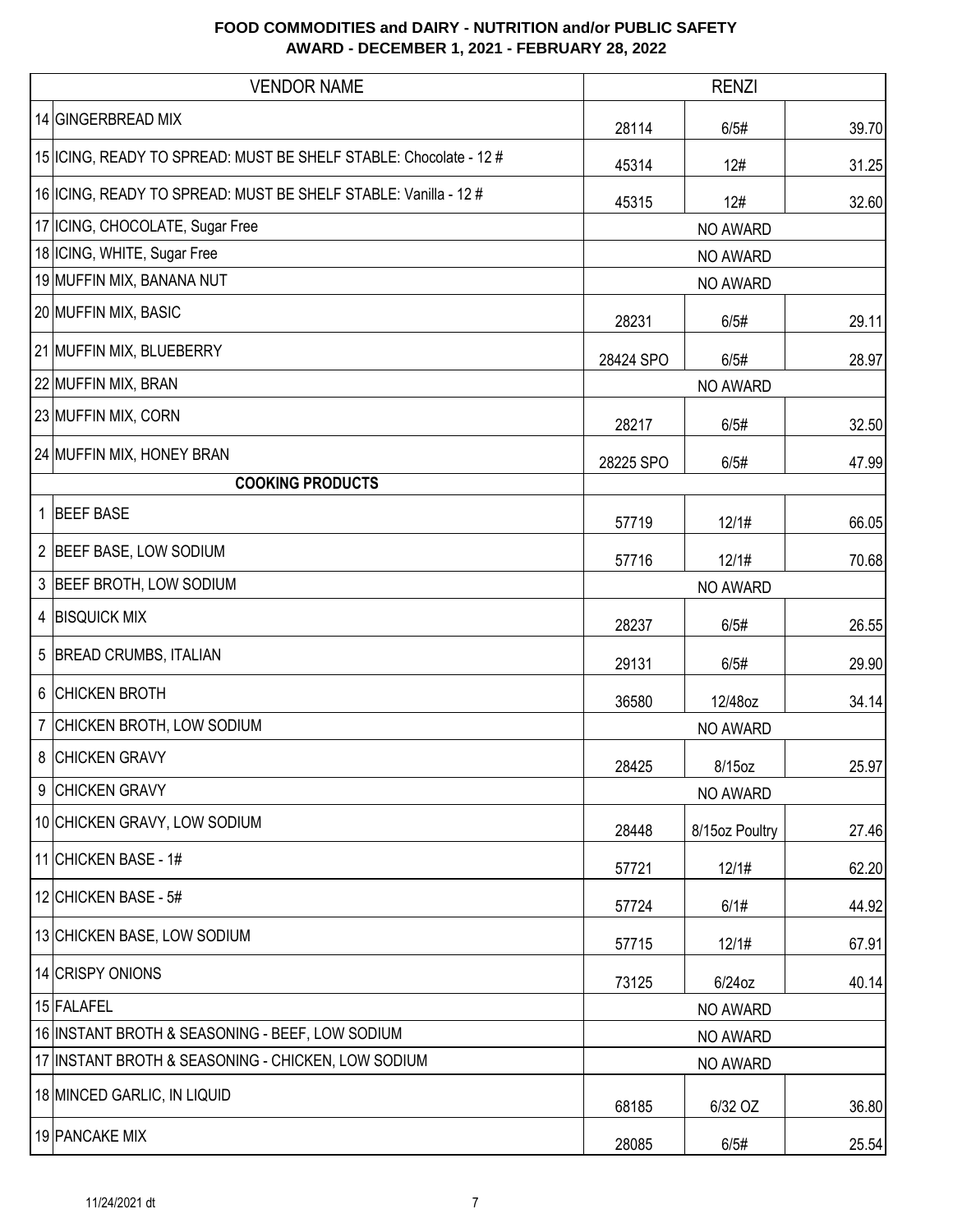| <b>VENDOR NAME</b>                                   |           | <b>RENZI</b>    |       |  |
|------------------------------------------------------|-----------|-----------------|-------|--|
| 20 PORK GRAVY MIX                                    | 57709     | 8/16oz          | 41.38 |  |
| 21 PORK GRAVY MIX, LOW SODIUM                        |           | NO AWARD        |       |  |
| 22 SOY SAUCE, LOW SODIUM                             |           | NO AWARD        |       |  |
| 23 STUFFING MIX, CHICKEN - 6/3.5#                    | 65040     | $6/55$ oz       | 66.15 |  |
| 24 STUFFING MIX, CORNBREAD - 6/3.5#                  | 65034 SPO | 6/28oz          | 38.10 |  |
| 25 SWEETENED CONDENSED MILK - 24/14 oz               |           | NO AWARD        |       |  |
| 26 TEMPURA BATTER                                    | 28130     | 6/5#            | 58.94 |  |
| 27 THICK-IT INSTANT HEALTHCARE FOOD THICKENER - PC   |           | NO AWARD        |       |  |
| 28 THICK-IT INSTANT HEALTHCARE FOOD THICKENER - Bulk | 76732     | 25#             | 67.99 |  |
| 29 TOFU - 12/14 oz                                   |           | NO AWARD        |       |  |
| 30 TOFU - 6/4#                                       | 89137     | 4/4#            | 30.49 |  |
| 31 TURKEY GRAVY MIX                                  | 57698     | 8/16oz          | 43.76 |  |
| 32 TURKEY GRAVY MIX, LOW SODIUM                      |           | NO AWARD        |       |  |
| 33 VEGETABLE BASE                                    | 57696 SPO | 6/1#            | 27.55 |  |
| 34 VINEGAR                                           | 56100     | $4/1$ gal       | 9.40  |  |
| 35 WORCESTERSHIRE SAUCE                              | 75181     | $4/1$ gal       | 29.99 |  |
| 36 WORCESTERSHIRE SAUCE, LOW SODIUM                  |           | NO AWARD        |       |  |
| <b>SALAD DRESSINGS</b>                               |           |                 |       |  |
| 1 SALAD DRESSING Low Fat French                      |           | NO AWARD        |       |  |
| 2 SALAD DRESSING Low Fat Ranch                       | 78427     | 4/1gal          | 50.10 |  |
| 3 SALAD DRESSING Low Fat Golden Italian              | 56025     | $4/1$ gal       | 34.79 |  |
| 4 SALAD DRESSING Low Fat Thousand Island             |           | NO AWARD        |       |  |
| <b>SALAD DRESSING Catalina</b><br>5                  |           | NO AWARD        |       |  |
| 6 SALAD DRESSING Italian                             | 56176     | $4/1$ gal       | 34.85 |  |
| 7 SALAD DRESSING Ranch                               | 56171     | $4/1$ gal       | 37.94 |  |
| 8 SALAD DRESSING Thousand Island                     | 56060     | $4/1$ gal<br>GF | 53.89 |  |
| 9 SALAD DRESSING POWDER MIX, Italian                 | 28215     | 12/7.6oz        | 38.84 |  |
| <b>SPICES</b>                                        |           |                 |       |  |
| 1 BASIL LEAVES                                       |           | NO AWARD        |       |  |
| 2 BASIL LEAVES - 3/CS                                | 68009     | 3/20oz          | 37.00 |  |
| 3 BASIL, CRUSHED                                     |           | NO AWARD        |       |  |
| $\overline{4}$<br>BASIL, CRUSHED - 6/CS              |           | NO AWARD        |       |  |
| 5 BLACK PEPPER                                       |           | NO AWARD        |       |  |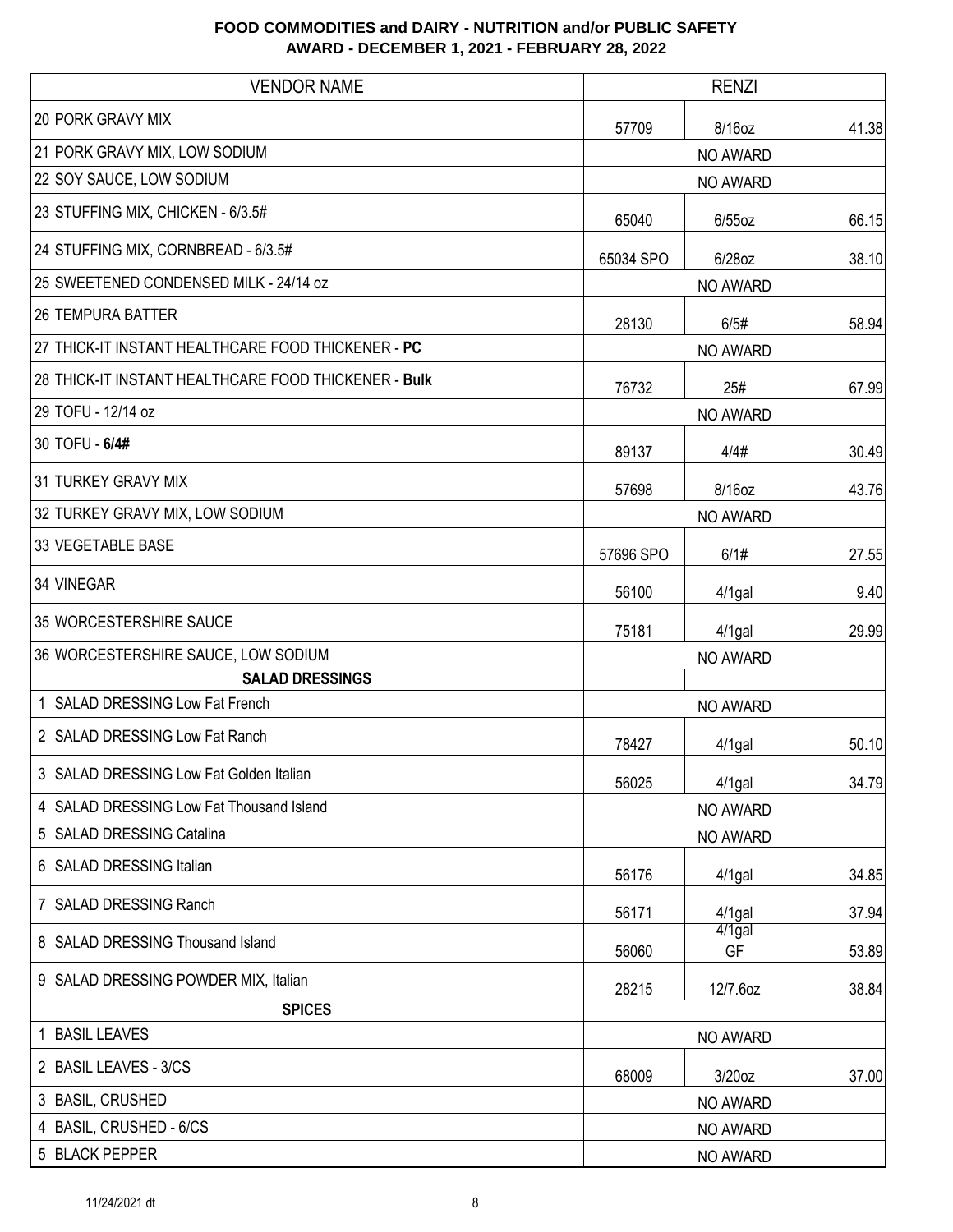| <b>VENDOR NAME</b>                             |           | <b>RENZI</b> |       |  |
|------------------------------------------------|-----------|--------------|-------|--|
| <b>BLACK PEPPER - 6/CS</b><br>6                | 69355 SPO | 6/1#         | 59.00 |  |
| <b>CELERY SALT</b><br>7                        |           | NO AWARD     |       |  |
| <b>CELERY SALT - 6/CS</b><br>8                 | 68010 SPO | 6/36oz       | 44.50 |  |
| <b>CHILI POWDER</b><br>9                       |           | NO AWARD     |       |  |
| 10 CHILI POWDER - 6/CS                         | 67992 SPO | 6/1#         | 39.45 |  |
| 11 CHIVES, DRIED - 1 oz                        | 67991 SPO | $6/1$ oz     | 27.95 |  |
| 12 CHIVES, DRIED - 6/#10                       |           | NO AWARD     |       |  |
| 13 CINNAMON                                    |           | NO AWARD     |       |  |
| 14 CINNAMON - 6/CS                             | 68011     | 6/1#         | 46.95 |  |
| 15 CRUSHED RED PEPPER                          |           | NO AWARD     |       |  |
| 16 CRUSHED RED PEPPER - 6/CS                   |           | NO AWARD     |       |  |
| 17 DILL WEED                                   |           | NO AWARD     |       |  |
| 18 DILL WEED - 6/CS                            |           | NO AWARD     |       |  |
| 19 GARLIC, GRANULATED                          |           | NO AWARD     |       |  |
| 20 GARLIC, GRANULATED - 6/CS                   | 68002     | $6/25$ oz    | 70.99 |  |
| 21 GARLIC POWDER                               |           | NO AWARD     |       |  |
| 22 GARLIC POWDER - 6/CS                        | 69343 SPO | 6/19oz       | 54.99 |  |
| 23 GROUND GINGER                               |           | NO AWARD     |       |  |
| 24 GROUND GINGER - 6/CS                        | 69260 SPO | $6/16$ oz    | 56.40 |  |
| 25 LEMON PEPPER                                |           | NO AWARD     |       |  |
| 26 LEMON PEPPER - 6/CS                         |           | NO AWARD     |       |  |
| 27 MONTREAL STEAK SEASONING                    |           | NO AWARD     |       |  |
| 28 MONTREAL STEAK SEASONING - 6/CS             |           | NO AWARD     |       |  |
| 29 MRS. DASH SALT SUBSTITUTE - ORIGINAL        |           | NO AWARD     |       |  |
| 30 MRS. DASH SALT SUBSTITUTE - ORIGINAL - 3/CS | 93050     | $6/21$ oz    | 85.99 |  |
| 31 NUTMEG                                      |           | NO AWARD     |       |  |
| 32 NUTMEG - 6/CS                               | 68012     | 6/1#         | 92.50 |  |
| 33 ONIONS, dehydrated                          |           | NO AWARD     |       |  |
| 34 ONIONS, dehydrated - 6/CS                   | 68005 SPO | 6/1#         | 35.85 |  |
| 35 ONION POWDER                                |           | NO AWARD     |       |  |
| 36 ONION POWDER - 6/CS                         | 68006 SPO | 6/20oz       | 41.65 |  |
| 37 OREGANO                                     |           | NO AWARD     |       |  |
| 38 OREGANO - 3/CS                              |           | NO AWARD     |       |  |
| 39 PAPRIKA                                     |           | NO AWARD     |       |  |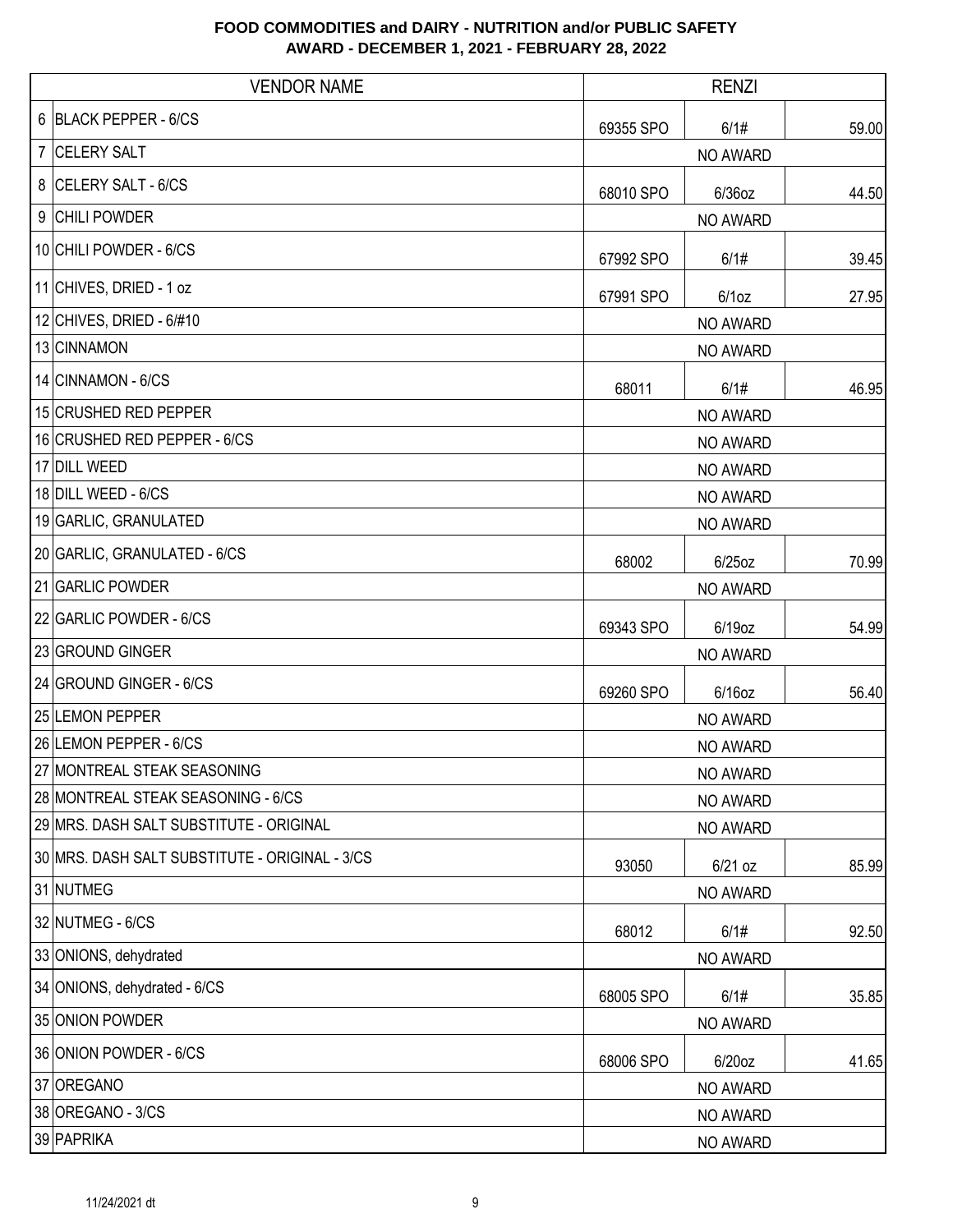|                | <b>VENDOR NAME</b>                 | <b>RENZI</b>             |            |       |
|----------------|------------------------------------|--------------------------|------------|-------|
|                | 40 PAPRIKA - 6/CS                  | 68007 SPO                | $6/16$ oz  | 34.99 |
|                | 41 PARSLEY FLAKES                  | NO AWARD                 |            |       |
|                | 42 PARSLEY FLAKES -3/CS            |                          | NO AWARD   |       |
|                | 43 POULTRY SEASONING               |                          | NO AWARD   |       |
|                | 44 POULTRY SEASONING - 6/CS        | 67995                    | $6/12$ oz  | 57.55 |
|                | 45 TACO SEASONING                  | 56683                    | 5#         | 16.90 |
|                | 46 TACO SEASONING - 6/CS           |                          | NO AWARD   |       |
|                | <b>SOUP</b>                        |                          |            |       |
| 1              | CHICKEN NOODLE LO-SO - 7.5 oz      | 76569                    | 24/7.25oz  | 24.34 |
| 2              | CHICKEN NOODLE LO-SO - 50 oz       | 11892 SPO                | 12/50oz    | 47.44 |
| 3              | CREAM OF CELERY - 7.5 oz           |                          | NO AWARD   |       |
| 4              | CREAM OF CELERY, CONDENSED - 50 oz | 76592                    | 12/50oz    | 44.15 |
| 5              | CREAM OF CHICKEN - 7.5 oz          | 36699                    | 24/7.25oz  | 27.95 |
| 6              | CREAM OF CHICKEN, LO-SO - 7.5 oz   | NO AWARD                 |            |       |
| 7              | CREAM OF MUSHROOM - 7.5 oz         | 36670                    | 24/7.25oz  | 27.99 |
|                | 8 CREAM OF MUSHROOM - 50 oz        | 11899                    | 12/50oz    | 46.45 |
| 9              | CREAM OF MUSHROOM LO-SO - 7.25 oz  | 36671 SPO                | 24/7.25oz  | 24.05 |
|                | 10 CREAM OF MUSHROOM LO-SO #5      | NO AWARD                 |            |       |
|                | 11 TOMATO - 7.5 oz                 | 76590                    | 24/7.25oz  | 23.55 |
|                | 12 TOMATO, CONDENSED - 50 oz       | 11890                    | 12/50oz    | 34.95 |
|                | 13 TOMATO LO-SO - 7.25 oz          | 36994 SPO                | 24/7.25oz  | 22.95 |
|                | 14 TOMATO LO-SO - 50 oz            | 11886 Healthy<br>Request | 12/50oz    | 36.98 |
|                | 15 VEGETABLE LO-SO - 7.25 oz       | 36997 SPO                | 24/7.25oz  | 24.15 |
|                | <b>FROZEN DESSERTS</b>             |                          |            |       |
| 1              | ANGEL FOOD CAKE - Uniced - 6/20 oz | 17922                    | 6/8" Round | 35.49 |
|                | 2 APPLE PIE RAW                    | 48233                    | 6/46oz     | 32.99 |
|                | 3 APPLE PIE BAKED                  | 48336                    | 6/10"      | 47.67 |
| $\overline{4}$ | <b>APPLE PIE SUGAR FREE</b>        | NO AWARD                 |            |       |
| 5              | <b>BERRY MEDLEY PIE</b>            | 45264                    | 2/5#       | 24.45 |
| 6              | <b>BLUEBERRY PIE RAW</b>           | 48092                    | 6/46oz     | 52.19 |
| 7              | BLUEBERRY PIE, DIET SUGAR FREE     |                          | NO AWARD   |       |
|                | 8 BOSTON CREAM PIE                 | 48025                    | $6/33$ oz  | 44.15 |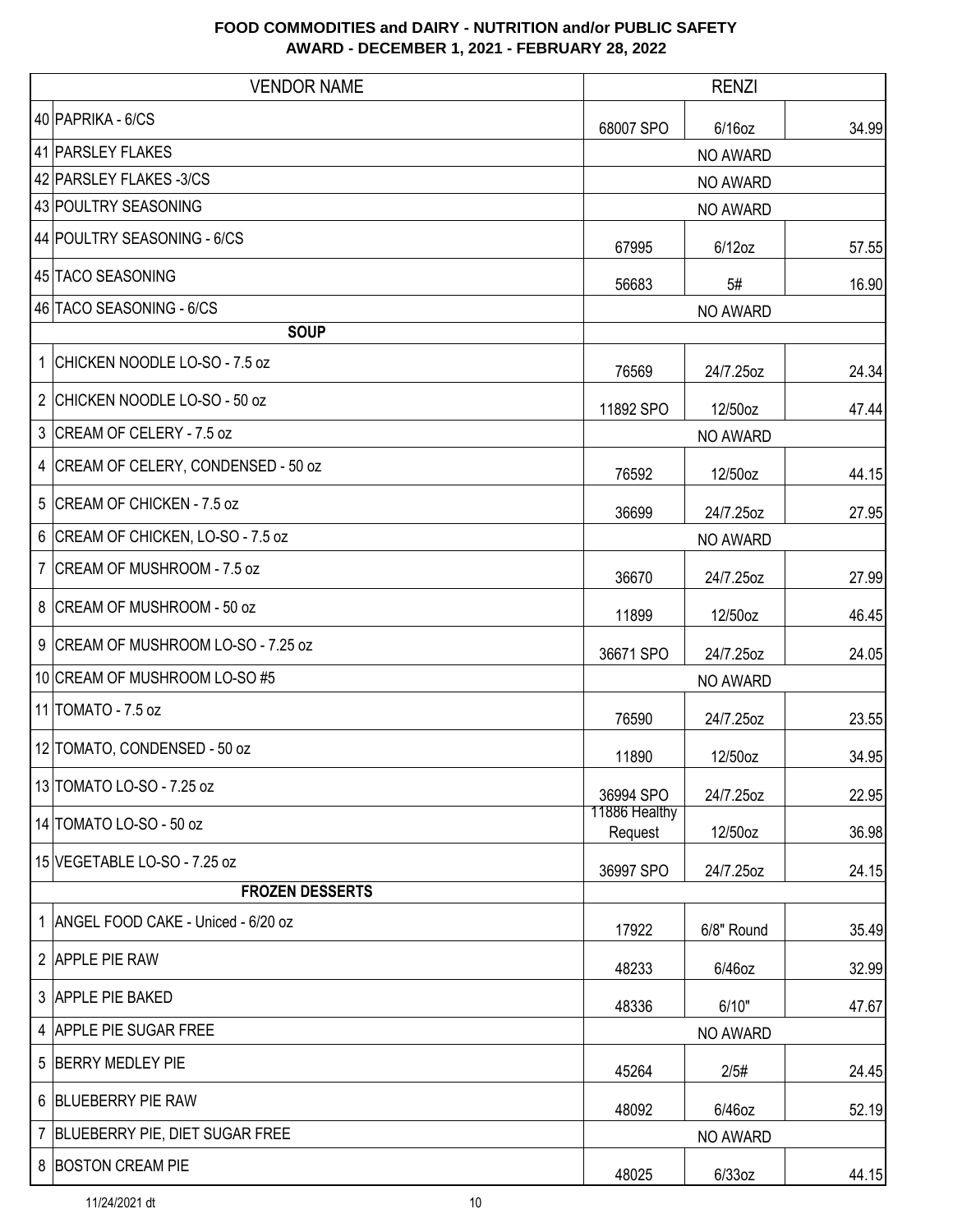| <b>VENDOR NAME</b>                           | <b>RENZI</b> |                     |       |  |
|----------------------------------------------|--------------|---------------------|-------|--|
| 9 CARROT CAKE premade                        | 48042        | 4/96oz              | 77.49 |  |
| 10 CHERRY PIE RAW                            | 48030        | 6/46oz              | 51.42 |  |
| 11 CHERRY PIE, DIET SUGAR FREE               |              | <b>NO AWARD</b>     |       |  |
| 12 CREAM PIE: Banana Cream                   | 48176        | 6/27oz              | 36.99 |  |
| 13 CREAM PIE: Chocolate                      | 48089        | 6/10"               | 37.05 |  |
| 14 CREAM PIE: Coconut Cream                  | 48024        | 6/27oz              | 37.05 |  |
| 15 FRUIT OF THE FOREST PIE                   | 48198        | 6/47oz<br>Wildberry | 54.99 |  |
| 16 ICE CREAM, CHOCOLATE - approx 4 oz        | 71012        | 24/4oz              | 7.95  |  |
| 17 ICE CREAM, STRAWBERRY - approx 4 oz       | 71013        | 24/4oz              | 7.95  |  |
| 18 ICE CREAM, VANILLA - approx 4 oz          | 71011        | 24/4oz              | 7.95  |  |
| 19 ICE CREAM, VANILLA -LACTOSE - approx 4 oz |              | NO AWARD            |       |  |
| 20 ICE CREAM, NSA CHOCOLATE - approx 4 oz    | NO AWARD     |                     |       |  |
| 21 ICE CREAM, NSA VANILLA - approx 4 oz      | NO AWARD     |                     |       |  |
| 22 LEMON PIE                                 | 48213        | $6/36$ oz           | 40.25 |  |
| 23 STRAWBERRY RHUBARB PIE                    | 48028        | 6/48oz              | 60.91 |  |
| 24 WHIP TOPPING - 12/32 oz                   | 28075        | 12/32oz             | 54.99 |  |
| 25 WHIPPED TOPPING - White - 12/16oz Bags    | 10304        | 12/16oz             | 45.53 |  |
| <b>JUICES / DRINK MIXES</b>                  |              |                     |       |  |
| $1$ APPLE - 46 oz                            | 47050        | 12/46oz             | 30.80 |  |
| 2 CRANBERRY - 46 oz                          | 47052        | 12/46oz             | 32.55 |  |
| 3 GRAPE JUICE - 46 oz                        | 47051        | 12/46oz             | 38.99 |  |
| 4   ORANGE - 64 oz                           | 47057        | 12/46oz             | 35.50 |  |
| 5 PINEAPPLE - 46 oz                          | 47058        | 12/46oz             | 39.72 |  |
| 6   TOMATO - 46 oz                           | 47060        | 12/46oz             | 22.94 |  |
| 7 APPLE EZO - 5.5 oz                         | 47046        | 48/5.5oz            | 23.15 |  |
| 8 CRANBERRY EZO - 5.5 oz                     |              | NO AWARD            |       |  |
| 9 GRAPE EZO - 5.5 oz                         |              | NO AWARD            |       |  |
| 10 ORANGE JUICE EZO - 5.5 oz                 |              | NO AWARD            |       |  |
| 11 ORANGE/PINEAPPLE EZO - 5.5 oz             |              | NO AWARD            |       |  |
| 12 PINEAPPLE EZO - 5.5 oz                    |              | NO AWARD            |       |  |
| 13 PRUNE EZO - 4 oz                          | 47356        | 72/4oz              | 18.90 |  |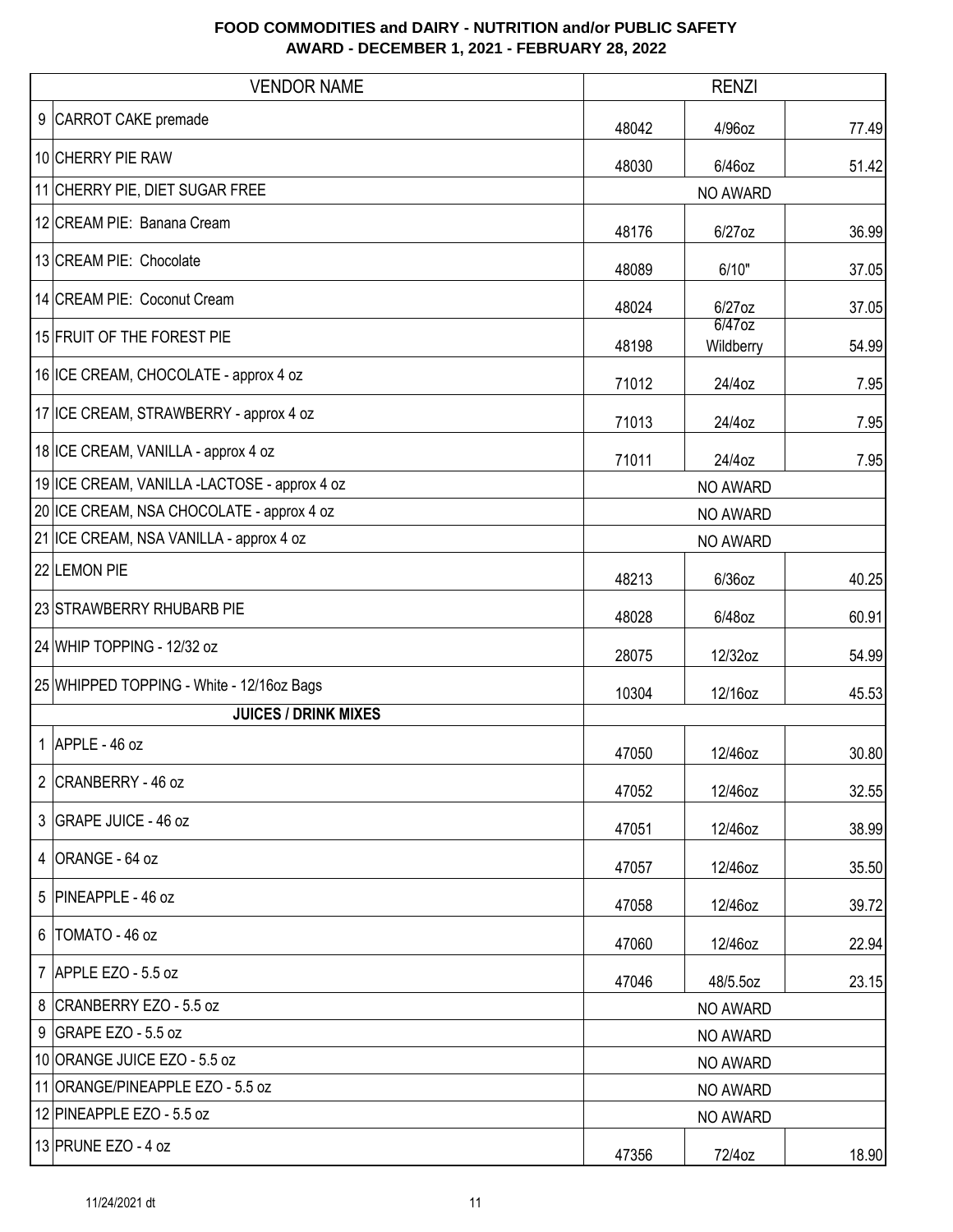| <b>VENDOR NAME</b>                             | <b>RENZI</b> |            |        |  |
|------------------------------------------------|--------------|------------|--------|--|
| 14 PRUNE EZO - 5.5 oz                          |              | NO AWARD   |        |  |
| 15 TOMATO EZO - 5.5 oz                         | 47325        | 48/5.5oz   | 19.71  |  |
| 16 V-8 EZO LO SO - 5.5 oz, low sodium          | 47331        | 48/5.5oz   | 27.99  |  |
| 17 NO SUGAR ADDED - APPLE - 5.5 oz             |              | NO AWARD   |        |  |
| 18 NO SUGAR ADDED - GRAPE - 5.5 oz             |              | NO AWARD   |        |  |
| 19 NO SUGAR ADDED - ORANGE - 5.5 oz            |              | NO AWARD   |        |  |
| 20 NO SUGAR ADDED - PINEAPPLE - 5.5 oz         |              | NO AWARD   |        |  |
| 21 FRUIT PUNCH DRINK - 2 gal                   |              | NO AWARD   |        |  |
| 22 GRAPE DRINK MIX - 2 gal                     |              | NO AWARD   |        |  |
| 23 ORANGE DRINK MIX - 2 gal                    |              | NO AWARD   |        |  |
| 24 LEMONADE DRINK MIX - 2 gal                  |              | NO AWARD   |        |  |
| 25 PINK LEMONADE DRINK MIX - 2 gal             |              | NO AWARD   |        |  |
| 26 ICE TEA DRINK MIX - 2 gal                   |              | NO AWARD   |        |  |
| 27 FRUIT PUNCH DRINK MIX - POWDER - 21-24 oz   | 27528        | 12/24oz    | 22.75  |  |
| 28 GRAPE DRINK MIX - POWDER - 21-24 oz         | 27529        | 12/24oz    | 22.75  |  |
| 29 ORANGE DRINK MIX - POWDER - 21-24 oz        | 27530        | 12/24oz    | 22.75  |  |
| 30 LEMONADE DRINK MIX - POWDER - 21-24 oz      | 27527        | 12/24oz    | 22.75  |  |
| 31 PINK LEMONADE DRINK MIX - POWDER - 21-24 oz | 27532        | 12/24oz    | 22.75  |  |
| 32 ICE TEA DRINK MIX - POWDER - 21 - 24 oz     | 27533        | 12/24oz    | 22.75  |  |
| <b>BULK PRODUCTS</b>                           |              |            |        |  |
| 1 AU GRATIN POTATOES - 12/20.35 oz             | 34161        | 12/20.35oz | 63.69  |  |
| 2 BAKED BEANS (Gramma Brown) - #10             |              | NO AWARD   |        |  |
| 3 BEEF STEW - 10#                              |              | NO AWARD   |        |  |
| 4 BEETS, SLICED - #10                          | 62065        | 6/#10      | 32.44  |  |
| 5 BEETS, DICED - $#10$                         | 62067        | 6/#10      | 31.65  |  |
| 6 BLACK OLIVES - #10                           | 59012        | 6/#10      | 49.33  |  |
| 7   BROWN GRAVY, LOW SODIUM - #5               | 57754        | 8/16oz Dry | 37.80  |  |
| 8 CANNONBALL BBQ SAUCE - gal                   | 57212        | 4/1gal     | 32.99  |  |
| 9 CHEDDAR CHEESE SAUCE - #10                   | 63027        | 6/#10      | 38.45  |  |
| 10 CHILI SAUCE - #10                           | 57131        | 6/#10      | 36.79  |  |
| 11 COFFEE - 14 - 16 oz                         | 71105        | 24/14oz    | 124.76 |  |
| 12 COFFEE, DECAF - 14 - 16 oz                  | 70988 SPO    | 24/12oz    | 114.50 |  |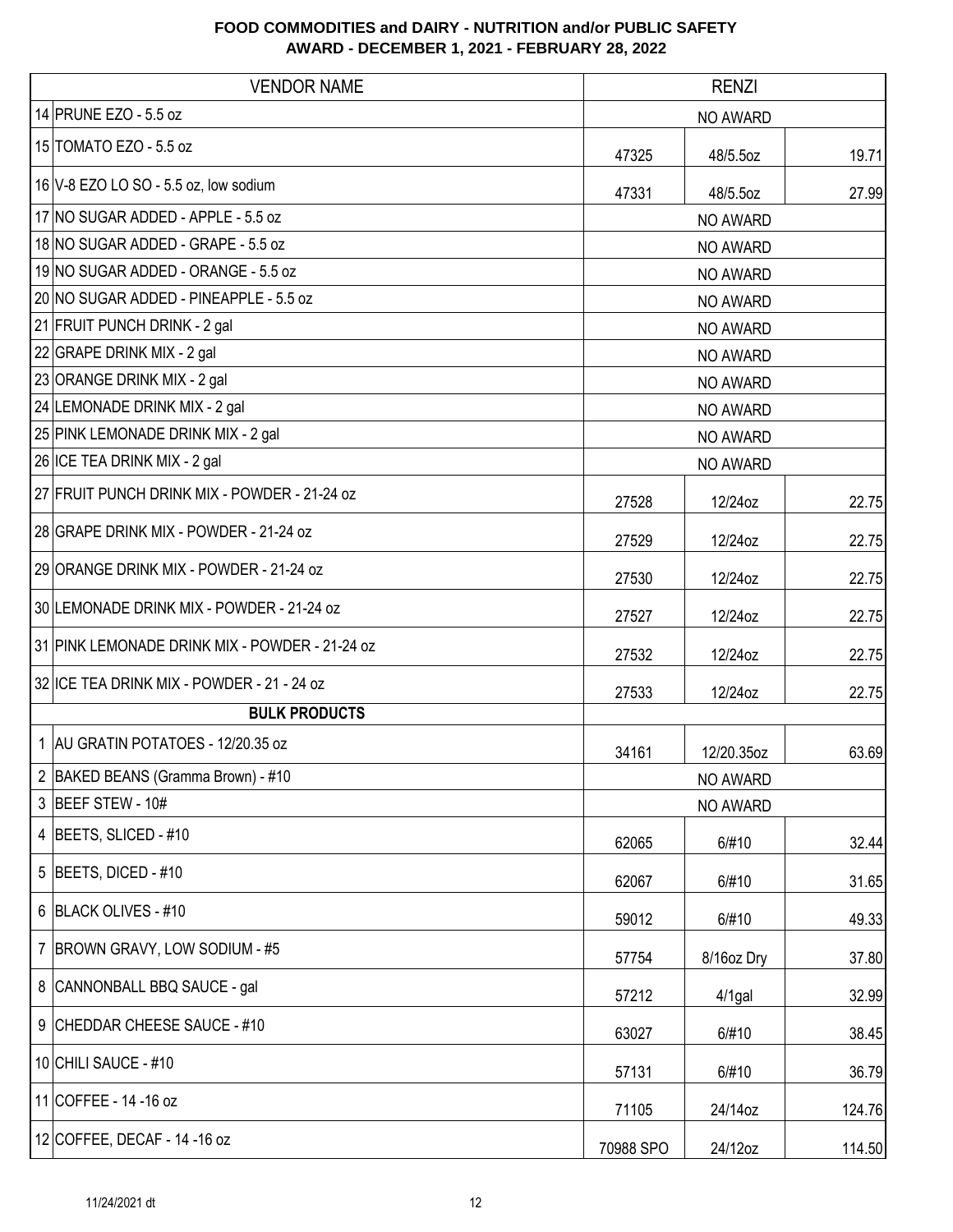| <b>VENDOR NAME</b>                         | <b>RENZI</b> |           |       |
|--------------------------------------------|--------------|-----------|-------|
| 13 COLESLAW DRESSING - Gal                 | 56090        | 4/1gal    | 47.88 |
| 14 CREAM STYLE CORN - #10                  | 62035        | 6/#10     | 36.49 |
| 15 GARBANZO BEANS (CHIC PEAS) - #10        | 62059        | 6/#10     | 26.43 |
| $16$ GRAPE JELLY - #10                     |              | NO AWARD  |       |
| 17 GRAPE JELLY - 132 oz                    | 91435        | 6/132oz   | 46.51 |
| 18 GREEN BEANS - #10                       | 60093        | 6/#10     | 26.75 |
| 19 GREEN BEANS, 14 -16 oz                  | 45244 Frzn   | 12/2#     | 26.90 |
| 20 GREEN PEPPERS - #10                     |              | NO AWARD  |       |
| 21 HOT SAUCE, MONARCH or equal - gal       |              | NO AWARD  |       |
| 22 JALAPENOS - #10                         | 63065        | 6/#10     | 29.89 |
| 23 KETCHUP - #10                           | 57081        | 6/#10     | 31.53 |
| 24 KETCHUP, 12 - 14 oz bottle              | 57257        | 20/14oz   | 36.68 |
| 25 KIDNEY BEANS - #10                      | 62000        | 6/#10     | 29.30 |
| 26 KIDNEY BEANS, 14 - 16 oz                | NO AWARD     |           |       |
| 27 MASHED POTATOES - #10                   | 35016        | 6/5.75#   | 60.52 |
| 28 MAYONNAISE, REGULAR - Gal               | 56205        | $4/1$ gal | 40.29 |
| 29 MAYONNAISE, LOW FAT - Gal               | 56024        | $4/1$ gal | 51.41 |
| 30 MUSHROOMS - #10                         | 68024        | 6/#10     | 51.07 |
| 31 MUSTARD - 12 oz bottle                  | 57927        | 12/12oz   | 19.48 |
| 32 MUSTARD - Gal                           | 30058        | $4/1$ gal | 17.95 |
| 33 NORTHERN BEAN - 10#                     | 95412        | 6/#10     | 31.78 |
| 34 PEANUT BUTTER - 5#                      | 92542        | 6/5#      | 50.95 |
| 35 PEPPERS, RED & GREEN - 10#              | 60095        | 6/#10     | 34.53 |
| 36 PICKLES, DILL - gal                     | 61040        | $2/1$ gal | 15.97 |
| 37 PICKLES, DILL - 5 gal                   |              | NO AWARD  |       |
| 38 PINTO BEANS - #10                       | 62033        | 6/108 oz  | 29.88 |
| 39 PIZZA SAUCE Grade A - #10               | 57051        | 6/#10     | 29.98 |
| 40 POTATOES, DICED - 10#                   | 62084        | 6/#10     | 30.69 |
| 41 POTATOES, DICED, FRESH VAC PACKED - 10# | 26020        | 2/10#     | 20.05 |
| 42 POTATO PEARL Vitamin C Enriched - 5#    |              | NO AWARD  |       |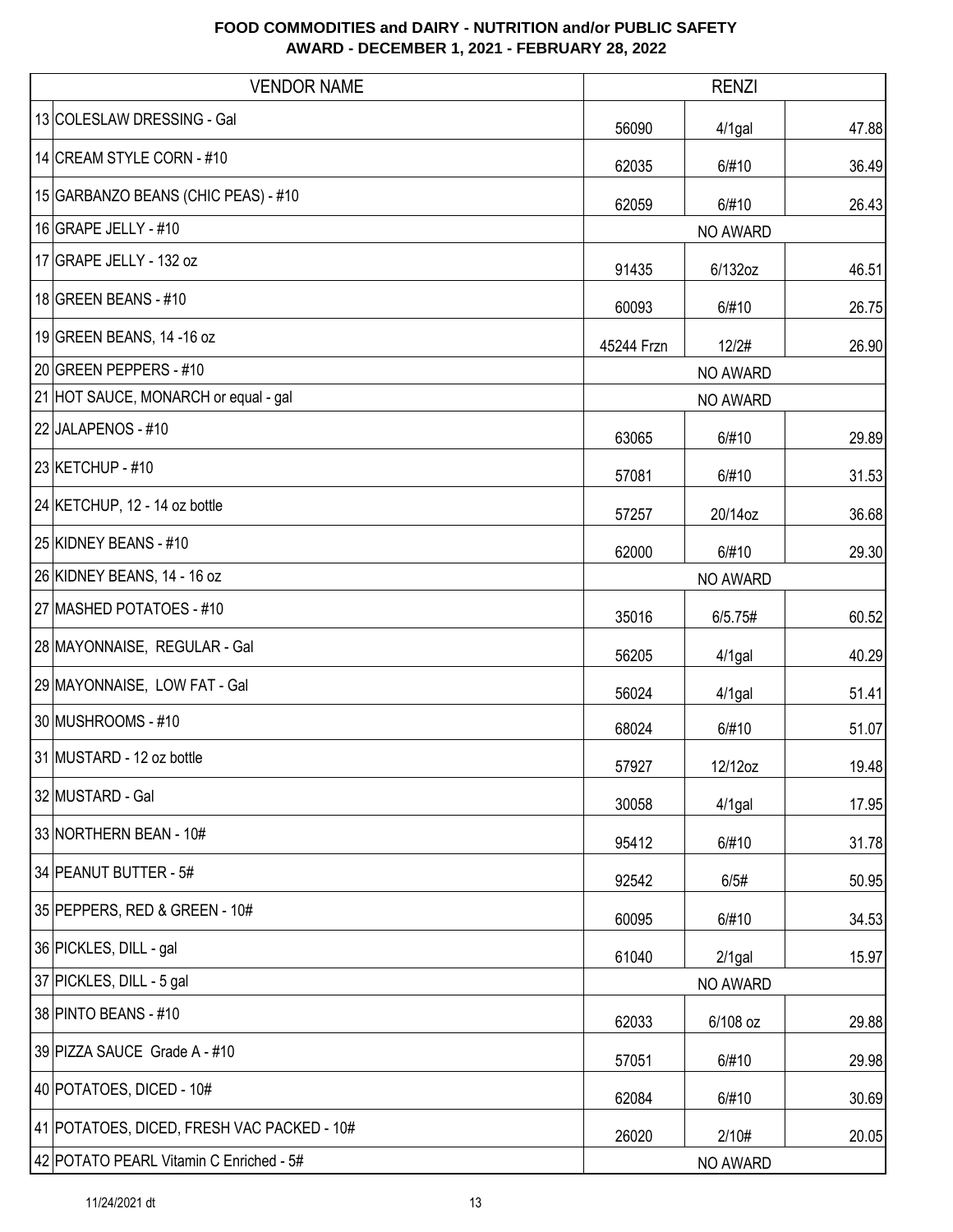| <b>VENDOR NAME</b>                         |            | <b>RENZI</b>           |       |
|--------------------------------------------|------------|------------------------|-------|
| 43 POTATO - SCALLOPED - 6/2.25#            | NO AWARD   |                        |       |
| 44 POTATO - SCALLOPED - 20.35 oz           | 34165      | 12/20.35oz             | 61.97 |
| 45 PUMPKIN - #10                           | 62083      | 6/#10                  | 49.54 |
| 46 RAISINS - 30#                           | 73231      | 30#                    | 36.97 |
| 47 RAVIOLI, CHEESE - #10                   | 37040      | 2/5# Large ckd<br>frzn | 35.11 |
| 48 RAVIOLI, MEAT - #10                     | 66065      | 6/#10                  | 33.84 |
| 49 RED PEPPERS - #10                       | 58997      | 6/#10                  | 46.61 |
| 50 REFRIED BEANS - #10                     |            | NO AWARD               |       |
| 51 REFRIED BEANS - 112 oz - 115 oz         | 62013      | 6/112oz                | 54.35 |
| 52 REFRIED BEANS, VEGETARIAN - #10         | 92603      | 6/115oz                | 47.99 |
| 53 SALSA - #10                             | 57061      | 6/#10                  | 35.38 |
| 54 SAUERKRAUT - #10                        | 62082      | 6/#10                  | 34.45 |
| 55 SPAGHETTI SAUCE - #10                   | 57336      | 6/#10                  | 29.70 |
| 56 SPAGHETTI SAUCE, LOW SODIUM - #10       | NO AWARD   |                        |       |
| 57 STEWED TOMATO, Grade A - #10            | 56970      | 6/#10                  | 26.99 |
| 58 STEWED TOMATO, LOW SODIUM Grade A - #10 |            | NO AWARD               |       |
| 59 STRAWBERRY PRESERVES - 4#               | 91424      | 6/4#                   | 44.45 |
| 60 STRAWBERRY TOPPING - 5#                 |            | NO AWARD               |       |
| 61 SWEET POTATOES, syrup Grade A - #10     | 92369      | 6/#10                  | 37.99 |
| 62 TEA BAGS, Regular                       | 71451      | 10/100ct               | 29.90 |
| 63 TOMATOES, CRUSHED - #10                 | 57016      | 6/#10                  | 25.44 |
| 64 TOMATO PASTE, Grade A - #10             | 59085      | 6/#10                  | 37.98 |
| 65 TOMATO PASTE, LOW SODIUM Grade A - #10  |            | NO AWARD               |       |
| 66 TOMATO SAUCE, Grade A - #10             | 57055      | 6/#10                  | 26.82 |
| 67 TOMATO SAUCE, LOW SODIUM Grade A - #10  | NO AWARD   |                        |       |
| 68 WAX BEANS - 14 - 16 oz                  | 45338 Frzn | 12/2#                  | 28.71 |
| 69 WAX BEANS - #10                         | 62022      | 6/#10                  | 30.99 |
| 70 VEGETARIAN BEAN - #10                   | 60097      | 6/#10                  | 28.24 |
| 71 3-BEAN SALAD - #10                      |            | NO AWARD               |       |
| 72 4-BEAN SALAD - #10                      | 10974      | 6/#10                  | 38.11 |
| <b>INDIVIDUAL SERVING ITEMS</b>            |            |                        |       |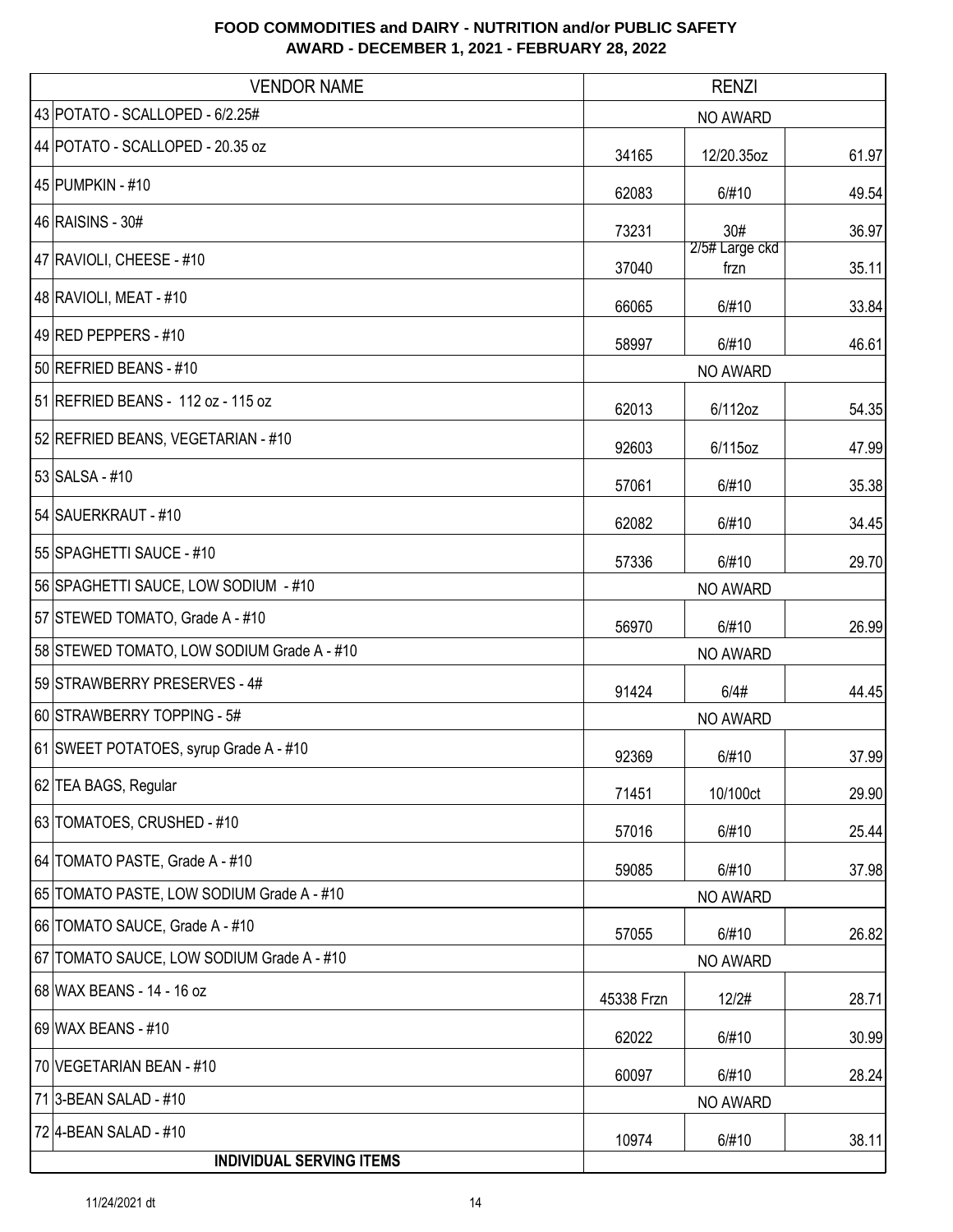| <b>VENDOR NAME</b><br><b>RENZI</b>                |              |                 |       |
|---------------------------------------------------|--------------|-----------------|-------|
| 1 CHIPS - Corn                                    | 77540 SPO    | 104/1oz         | 35.97 |
| 2 DORITOS - Cool Ranch - 1 oz                     | 77546 SPO    | 104/1oz         | 35.97 |
| 3 DORITOS - Nacho Cheese - 1 oz                   | 77545        | 104/1oz         | 35.97 |
| 4 FUNYUNS CHIPS - .75 oz                          |              | <b>NO AWARD</b> |       |
| 5 HOT CHOCOLATE, SUGAR FREE PACKET                |              | NO AWARD        |       |
| 6 ORANGE JUICE - 4 oz                             | 47000        | 72/4oz          | 12.95 |
| 7   POTATO CHIP - regular - 1 oz                  | 77542        | 104/1oz         | 35.97 |
| 8 POTATO CHIP - BBQ - 1 oz                        | 77541        | 104/1oz         | 35.97 |
| 9   POTATO CHIP - Salt & Vinegar - 1 oz           | 78511        | 64/1.5oz        | 32.51 |
| 10 POTATO CHIP - Sour Cream & Onion - 1 oz        | 77543        | 104/1oz         | 35.97 |
| 11 PRETZELS - 1 oz                                | 77532        | 88/1oz          | 31.34 |
| 12 TORTILLA CHIPS - 2 oz                          | 78574 Scoops | 72/.875oz       | 27.25 |
| 13 PC APPLESAUCE                                  | 64153        | 96/4.5oz        | 31.75 |
| 14 PC BBQ SAUCE                                   | 66218        | 100/1oz         | 10.18 |
| 15 PC BUTTER cups - 8 lb                          | 25313        | 720/5gm         | 29.29 |
| 16 PC CEREAL - GLUTEN FREE CHEX                   | 84166        | 96/1oz          | 27.92 |
| 17 PC COFFEE                                      | 71220        | 84/1.75oz       | 66.77 |
| 18 PC COFFEE, DECAF                               | 71217        | 84/1.75oz       | 69.82 |
| 19 PC CREAM CHEESE                                | 25001        | 100/1oz         | 17.51 |
| 20 PC DIET CRANBERRY SAUCE                        | 64053 SPO    | 200/.5oz        | 29.43 |
| 21 PC HALF & HALF                                 | 67174        | 360 - 3/8oz     | 15.36 |
| 22 PC JELLY - diet                                | 66222        | 200/12gm        | 14.19 |
| 23 PC JELLY - regular                             | 91197        | 200/.5 oz       | 14.33 |
| 24 PC KETCHUP, equivalent to Heinz or Hunts brand | 59086        | 1000/9gm        | 23.55 |
| 25 PC MARGARINE cups                              |              | NO AWARD        |       |
| 26 PC MAYONAISE                                   | 66585        | 500/9gm         | 17.85 |
| 27 PC MUSTARD                                     | 66223        | 500/4.5gm       | 7.75  |
| 28 PC PANCAKE SYRUP                               | 66229        | 100/1.5oz       | 11.42 |
| 29 PC PANCAKE SYRUP, Sugar Free                   | 35057        | 100/1.1 oz      | 19.43 |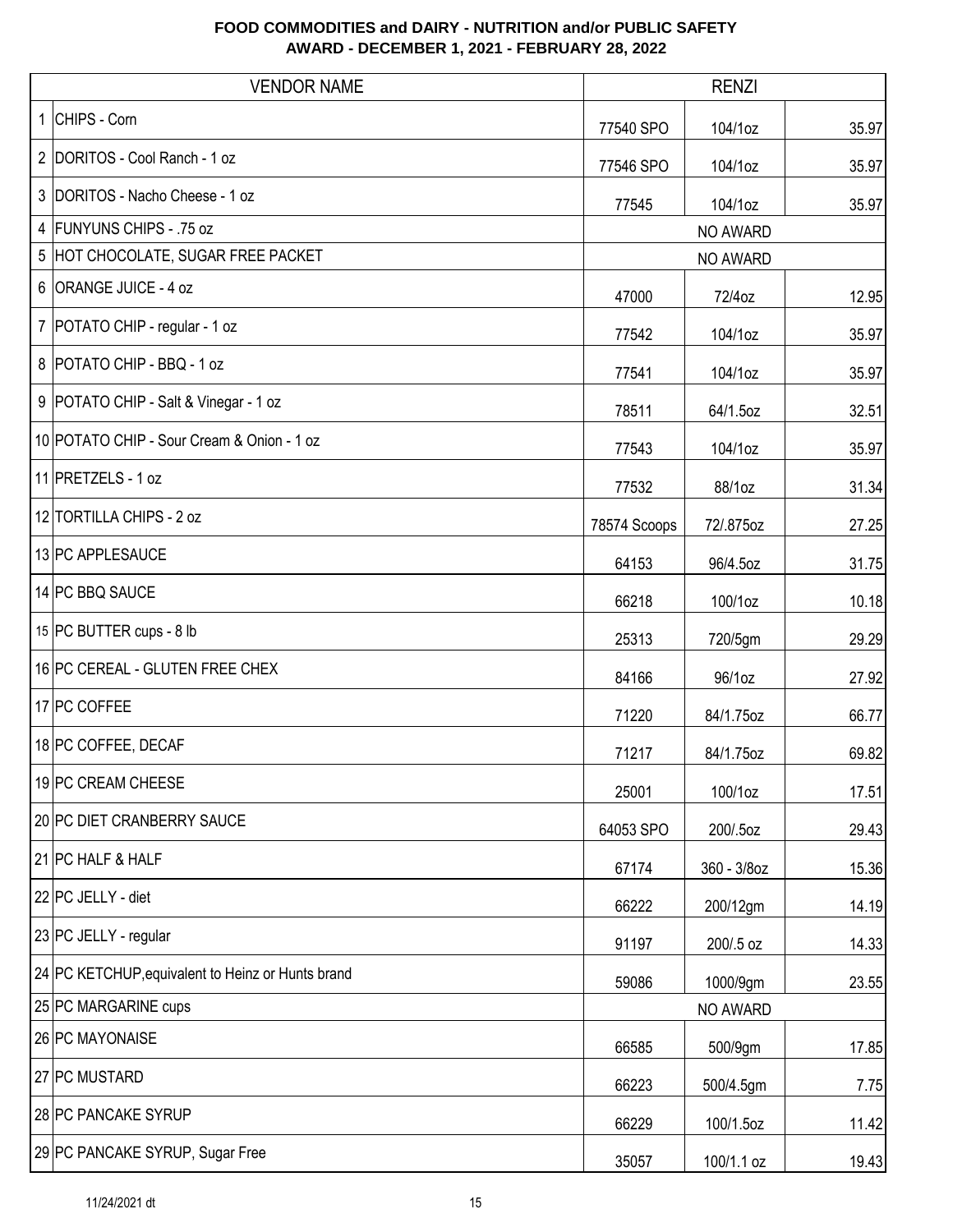|   | <b>VENDOR NAME</b>                                                | <b>RENZI</b> |          |       |
|---|-------------------------------------------------------------------|--------------|----------|-------|
|   | 30 PC PEANUT BUTTER                                               | 66527        | 200/.5oz | 24.15 |
|   | 31 POPCORN, Smart Food, White Cheddar - .5 oz                     | 73325        | 72/.5oz  | 27.86 |
|   | 32 PC RELISH                                                      | 66219        | 200/9gm  | 10.96 |
|   | 33 PC SALT SUBSTITUTE                                             |              | NO AWARD |       |
|   | 34 PC SPLENDA                                                     | 67002        | 2000ct   | 27.51 |
|   | 35 PC SUGAR                                                       | 67001        | 2000ct   | 17.42 |
|   | 36 PC SOUR CREAM cups                                             | 25446        | 100/1oz  | 17.01 |
|   | 37 PC SWEET & SOUR                                                | 66236        | 100/1oz  | 10.35 |
|   | FRUITS & VEGETABLES, FRESH and CANNED                             |              |          |       |
|   | 1 APPLES, fresh                                                   | 88025        | 40#120ct | 33.85 |
|   | 2 APPLES: sliced, juice or water packed, Grade A - #10            | 10251        | 6/#10    | 47.99 |
|   | 3 APPLESAUCE Unsweetened, Grade A - #10                           | 65045        | 6/#10    | 32.55 |
|   | 4 APRICOTS - Grade A - #10                                        | 11266        | 6/#10    | 50.18 |
| 5 | BANANAS, fresh - 150 ct                                           | 88036        | 150ct    | 26.78 |
| 6 | BROCCOLI, fresh                                                   | 88083        | 14ct     | 45.64 |
|   | 7 FROZEN BERRY MEDLEY - 20#                                       | 45264        | 2/5#     | 24.45 |
|   | 8 CABBAGE, fresh                                                  | 88091        | 50#      | 20.44 |
|   | 9 CANTELOPE, fresh                                                | 88039        | 12-15ct  | 48.21 |
|   | 10 CELERY. Bunch                                                  | 88308        | 1ct      | 2.29  |
|   | 11 COLE SLAW MIX - 4/5# bags                                      | 88139        | 4/5#     | 25.73 |
|   | 12 CRANBERRY SAUCE Whole, Grade A - #10                           | 64049 SPO    | 6/101oz  | 48.96 |
|   | 13 CRANBERRY SAUCE, Jellied, Grade A - #10                        | 47037        | 6/101oz  | 50.47 |
|   | 14 CUCUMBERS, fresh - 24-30 case                                  | 88110        | 15#      | 8.66  |
|   | 15 CRUSHED PINEAPPLE: fancy, juice Hawaiian Coarse, Grade A - #10 | 64045        | 6/#10    | 59.21 |
|   | 16 FROZEN STRAWBERRIES, UNSWEETENED - Grade A - 10#               | 45177        | 10#      | 22.46 |
|   | 17 FROZEN STRAWBERRIES, UNSWEETENED - Grade A - 30#               |              | NO AWARD |       |
|   | 18 FROZEN STRAWBERRIES, SWEETENED - Grade A - 6/5#                | 45175        | 6/6.5#   | 90.63 |
|   | 19 FRUIT COCKTAIL, Grade A - #10                                  | 61041        | 6/#10    | 52.89 |
|   | 20 FRUIT CUPS, 4 oz - Grade A                                     | 46233        | 36/4oz   | 21.56 |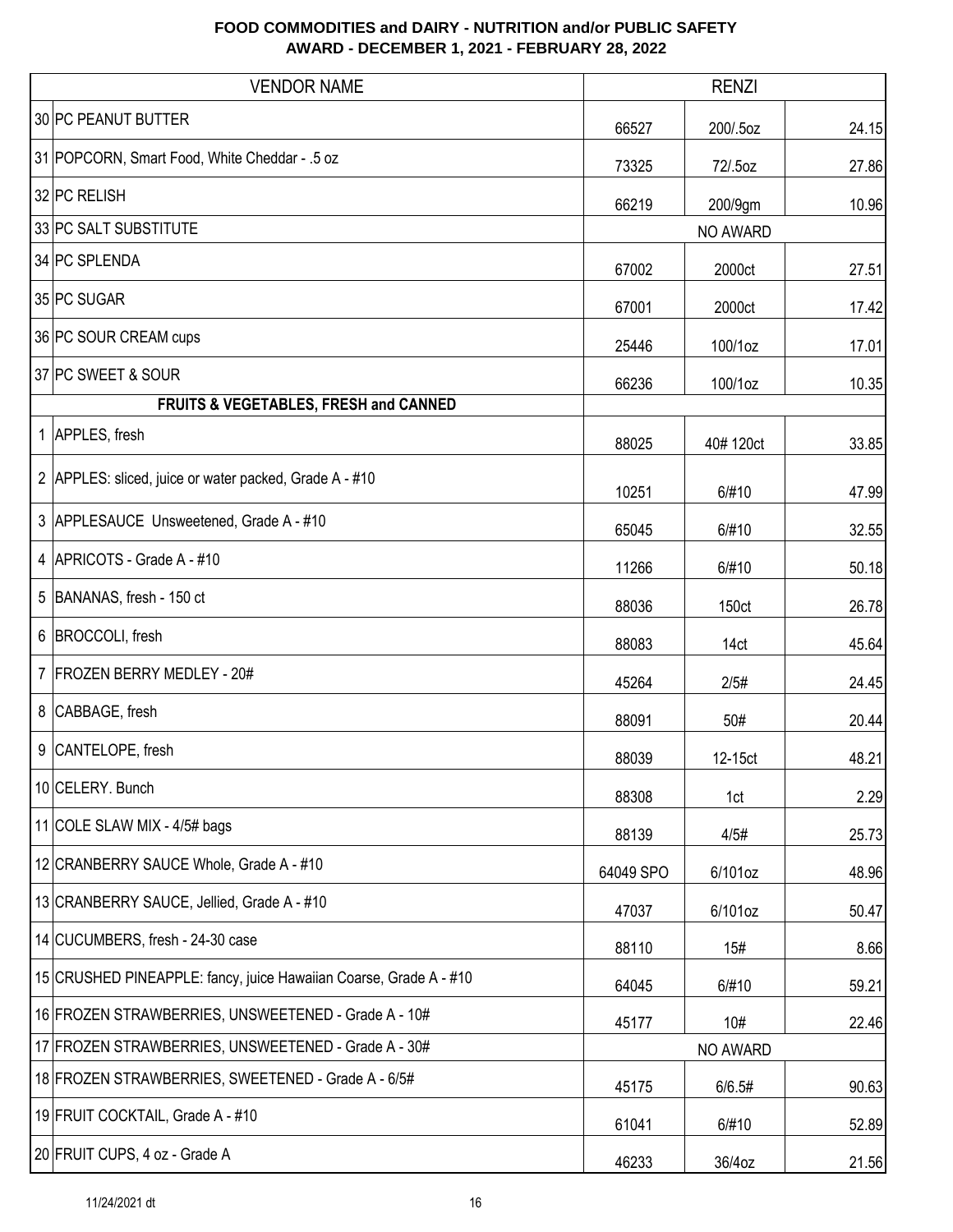| <b>VENDOR NAME</b>                                                      | <b>RENZI</b>   |          |       |  |
|-------------------------------------------------------------------------|----------------|----------|-------|--|
| 21 FRUIT MEDLEY, Festival/Classic, melon pieces, grapes - Grade A - #10 | 31226          | 1/8#     | 25.56 |  |
| 22 GREEN PEPPERS, 5lb-fresh                                             | 88169          | 3#       | 6.56  |  |
| 23 GREEN PEPPERS, 20lb-fresh                                            | 88168          | 20#      | 42.15 |  |
| 24 HONEYDEW MELON, fresh                                                | 88048          | $5-6ct$  | 29.33 |  |
| 25 LETTUCE, Iceberg, fresh, head                                        | 88124          | 24ct     | 66.56 |  |
| 26 LETTUCE, Iceberg, fresh, bag                                         | 88131          | 4/5#     | 42.21 |  |
| 27 MANDARIN ORANGE, sections, light, Grade A - #10                      | 66031          | 6/#10    | 64.24 |  |
| 28 ONIONS, fresh                                                        | 88153          | 50#      | 37.43 |  |
| 29 ORANGES, fresh                                                       | 88348          | 113ct    | 48.72 |  |
| 30 PEACHES diced, light Grade A - #10                                   | 64008          | 6/#10    | 48.44 |  |
| 31 PEACHES yellow, light cling halves, Grade A - #10                    | NO AWARD       |          |       |  |
| 32 PEACHES sliced, light Grade A - #10                                  | 63043          | 6/#10    | 45.44 |  |
| 33 PEARS halves, light Grade A - #10                                    | NO AWARD       |          |       |  |
| 34 PEARS pieces, light Grade A - #10                                    | 64012          | 6/#10    | 46.62 |  |
| 35 PINEAPPLE TIDBITS: light, Grade A - #10                              | 64043 In Juice | 6/#10    | 52.99 |  |
| 36 PINEAPPLE, sliced, juice packed, Grade A - #10                       | 63037          | 6/#10    | 56.91 |  |
| 37 PLUMS, fresh                                                         |                | NO AWARD |       |  |
| 38 POTATOES, fresh                                                      | 88609          | 50#      | 25.71 |  |
| 39 SNOW PEAS                                                            |                | NO AWARD |       |  |
| 40 SWEET POTATO, MASHED - frozen                                        |                | NO AWARD |       |  |
| 41 TOMATOES, fresh                                                      | 88208          | 25#      | 34.50 |  |
| 42 TROPICAL FRUIT, papaya, banana - Grade A - #10                       | 64030          | 6/#10    | 53.32 |  |
| 43 WATERMELON, fresh                                                    | 88076          | 1ct      | 10.84 |  |
| <b>VEGETABLES - FROZEN</b>                                              |                |          |       |  |
| 1 ASPARAGUS, Grade A                                                    | 45086          | 6/2.5#   | 26.91 |  |
| 2 BREAKFAST CUBE POTATOES, Grade A                                      | 34395          | 6/5#     | 48.24 |  |
| 3 BROCCOLI, CUT, Grade A                                                | 45131          | 20#      | 16.90 |  |
| 4   BROCCOLI SPEARS, Grade A                                            | 45229          | 12/2#    | 26.25 |  |
| 5 BRUSSEL SPROUTS, Grade A                                              | 45255          | 12/2#    | 24.83 |  |
| 6 CALIFORNIA BLEND, Grade A                                             | 45331          | 20#      | 22.44 |  |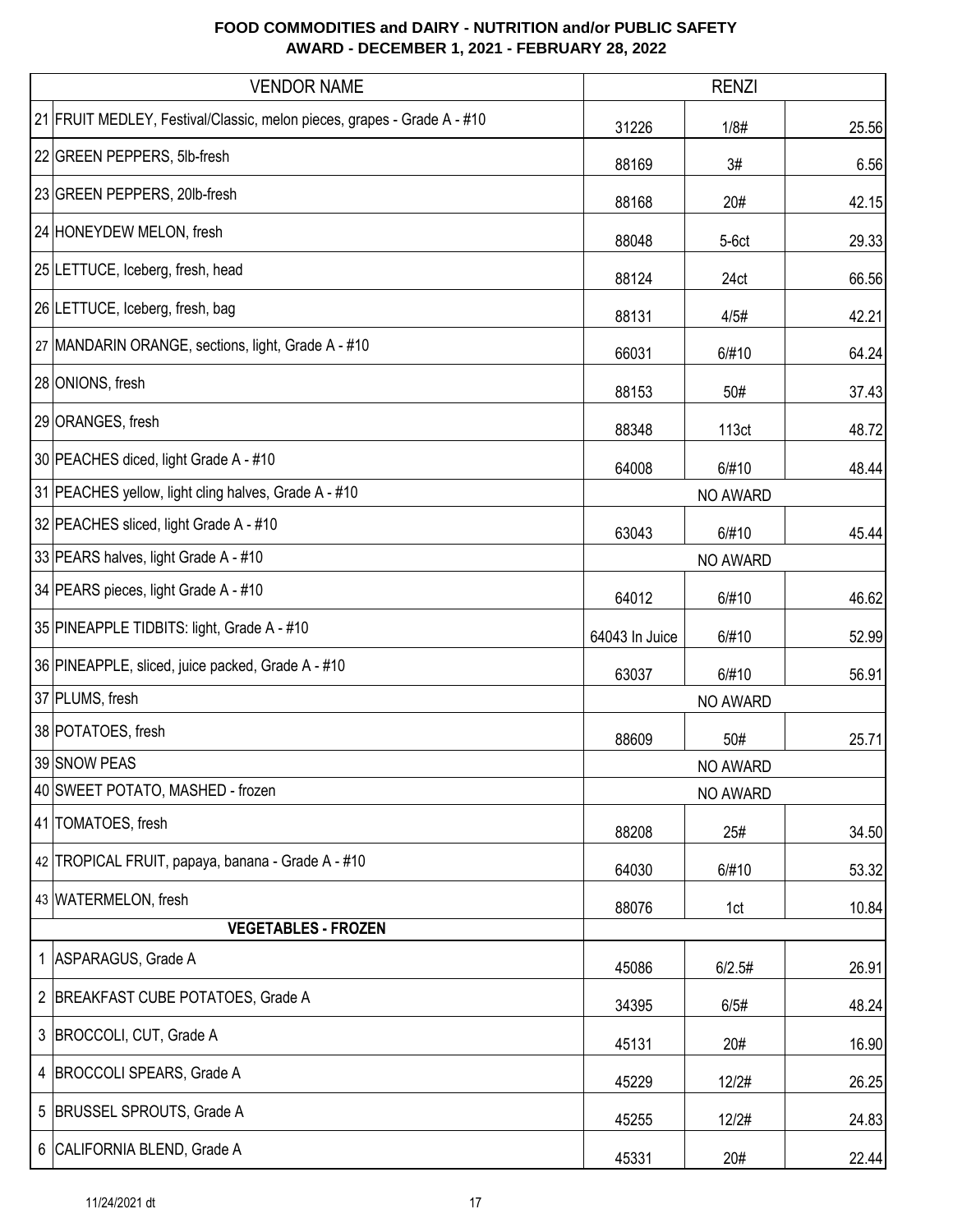| <b>VENDOR NAME</b>                     | <b>RENZI</b>    |             |       |
|----------------------------------------|-----------------|-------------|-------|
| 7 CAPRI MIX, Grade A                   | 45318           | 20#         | 21.66 |
| 8 BABY CARROTS, whole Grade A          | 45228           | 20#         | 23.75 |
| 9 CARROTS, CUT, Grade A                | 45018           | 20#         | 18.99 |
| 10 CARROTS, DICED, 30#, Grade A        | 45100           | 12/2#       | 20.60 |
| 11 CAULIFLOWER, grade A                | 45257           | 12/2#       | 22.76 |
| 12 CORN, Grade A                       | 45024           | 20#         | 21.95 |
| 13 GREEN BEANS, CUT, Grade A           | 45265           | 20#         | 24.12 |
| 14 GREEN BEANS, ITALIAN CUT, Grade A   | 45336           | 12/2#       | 27.37 |
| 15 DICED GREEN PEPPERS, Grade A        | 45097           | 12/2#       | 27.82 |
| 16 FAJITA STRIPS                       |                 | NO AWARD    |       |
| 17 FRENCH GREEN BEANS, Grade A         | 45253           | 12/2#       | 30.05 |
| 18 HUBBARD SQUASH, Grade A             | 45174           | 12/4#       | 42.65 |
| 19 ITALIAN MIX, Grade A                | 45348           | 20#         | 24.63 |
| 20 LIMA BEANS, Grade A                 | 45312           | 20#         | 35.30 |
| 21 MIXED VEGETABLES Grade A, 5 way mix | 45126           | 12/2.5#     | 28.99 |
| 22 ONIONS, DICED, Grade A              | 45102           | 12/2#       | 26.70 |
| 23 ORIENTAL BLEND, Grade A             | 45259           | 20#         | 24.40 |
| 24 PEARL ONIONS. Grade A               |                 | NO AWARD    |       |
| 25 PEAS, Grade A                       | 45136           | 20#         | 24.70 |
| 26 PEAS/CARROTS, Grade A               | 45137           | 20#         | 25.99 |
| 27 PEPPERS, RED & GREEN - 20#          | 45109           | 25#         | 33.00 |
| 28 SCAND BLEND, Grade A                | 45124           | 20#         | 23.45 |
| 29 SPINACH, chopped Grade A            | 45232           | 12/3#       | 41.22 |
| 30 TURNIPS, Grade A                    | 45327           | 1/20# Diced | 29.80 |
| 31 WAX BEANS, CUT, Grade A             | 45338           | 12/2#       | 28.46 |
| 32 WINTER BLEND, Grade A               | 45099           | 12/2#       | 24.05 |
| 33 ZUCCHINI. Grade A                   | 45294<br>Sliced | 20#         | 26.40 |
| <b>PUDDING</b>                         |                 |             |       |
| 1 BUTTERSCOTCH - 6/10#                 | 73193           | 6/#10       | 30.40 |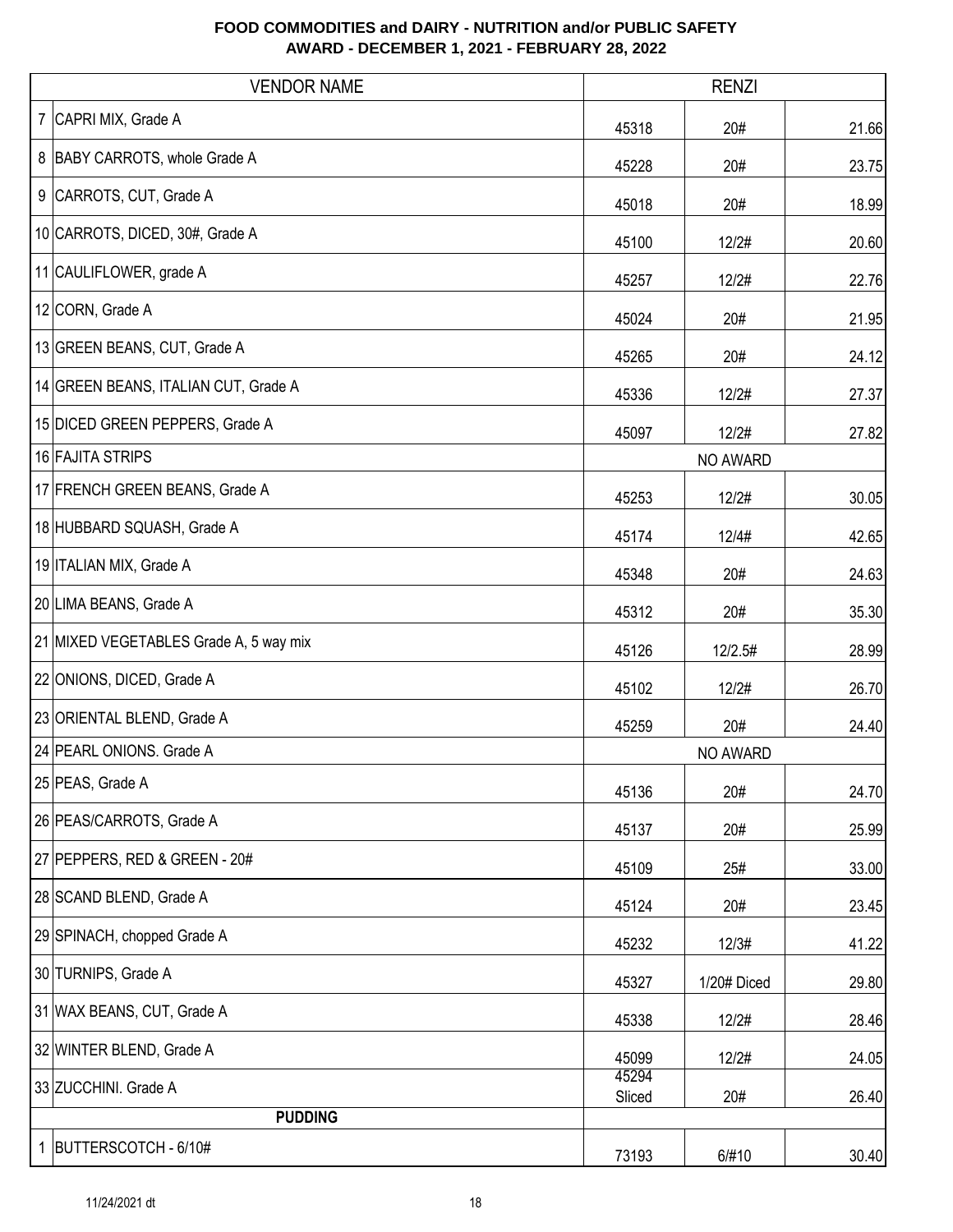|   | <b>VENDOR NAME</b>                               | <b>RENZI</b> |           |       |
|---|--------------------------------------------------|--------------|-----------|-------|
|   | 2 CHOCOLATE - $6/10#$                            | 73191        | 6/#10     | 30.40 |
| 3 | CHOCOLATE POWDER MIX - 12/2#                     |              | NO AWARD  |       |
| 4 | CHOCOLATE POWDER MIX - 12/24 oz                  | NO AWARD     |           |       |
| 5 | LEMON - 6/10#                                    |              | NO AWARD  |       |
|   | 6   PISTACHIO - $6/10#$                          | NO AWARD     |           |       |
| 7 | <b>TAPIOCA - 6/10#</b>                           | 73196        | 6/#10     | 33.84 |
|   | 8 VANILLA - 12/24 oz                             |              | NO AWARD  |       |
|   | 9 VANILLA POWDER MIX - 12/2#                     | 28451        | 12/24oz   | 34.77 |
|   | 10 SUGAR FREE - BUTTERSCOTCH - 5 oz              |              | NO AWARD  |       |
|   | 11 SUGAR FREE - CHOCOLATE - 5 oz                 |              | NO AWARD  |       |
|   | 12 SUGAR FREE - VANILLA - 5 oz                   |              | NO AWARD  |       |
|   | 13 SNACK PACK PUDDINGS, BUTTERSCOTCH -3.5 oz     | 73187        | 48/3.5oz  | 18.15 |
|   | 14 SNACK PACK PUDDINGS, CHOCOLATE - 3.5 oz       | 73188        | 48/3.5oz  | 18.15 |
|   | 15 SNACK PACK PUDDINGS, VANILLA - 3.5 oz         | 73186        | 48/3.5oz  | 18.15 |
|   | 16 SNACK PACK PUDDINGS, DIABETIC, RICE - 4 oz    | NO AWARD     |           |       |
|   | 17 SNACK PACK PUDDINGS, DIABETIC, TAPIOCA - 4 oz | NO AWARD     |           |       |
|   | 18 SNACK PACK PUDDINGS, DIABETIC, VANILLA - 4 oz | 88862        | 48/3.25oz | 23.99 |
|   | <b>JELLO</b>                                     |              |           |       |
|   | 1 REGULAR - 24 oz- asst                          |              | NO AWARD  |       |
|   | 2 SUGAR FREE RED - 2.75 oz                       | NO AWARD     |           |       |
|   | 3 SUGAR FREE CITRUS - 2.75 oz                    |              | NO AWARD  |       |
|   | <b>DAIRY</b>                                     |              |           |       |
|   | CHEESE AMER PROCESSED SLICED - Yellow - 20lb     | 25039        | 4/5#      | 56.33 |
|   | 2 CHEESE AMER PROCESSED SLICED - White - 20lb    | 25038        | 4/5#      | 56.33 |
|   | 3 CHEESE, CHEDDAR - Block - 10lb                 | 25081        | 10#       | 3.01# |
|   | 4 CHEESE, EXTRA SHARP - Block - 10lb             | 25064 NYS    | 10#       | 3.62# |
|   | 5 CHEESE, MEXICAN - Shredded - 20lb              | 25045        | 4/5#      | 58.13 |
|   | 6 CHEESE, MOZZARELLA - Shredded - 20lb           | 25155        | 4/5#      | 56.20 |
|   | 7 CHEESE, MOZZARELLA - Shredded - 30lb           |              | NO AWARD  |       |
|   | 8 CHEESE, SHARP - Shredded - 20 lb               | 25042        | 4/5#      | 60.93 |
|   | 9 CHEESE, SHARP, LOW SODIUM - Shredded - 20 lb   |              | NO AWARD  |       |
|   | 10 CHEESE, SWISS - Block - 8lb                   | 25866        | 2/8#      | 3.55# |
|   | 11 CHEESE, SWISS, LOW SODIUM - Block - 5lb       |              | NO AWARD  |       |
|   | 12 COTTAGE CHEESE - 5lb                          | 25117        | 4/5#      | 37.41 |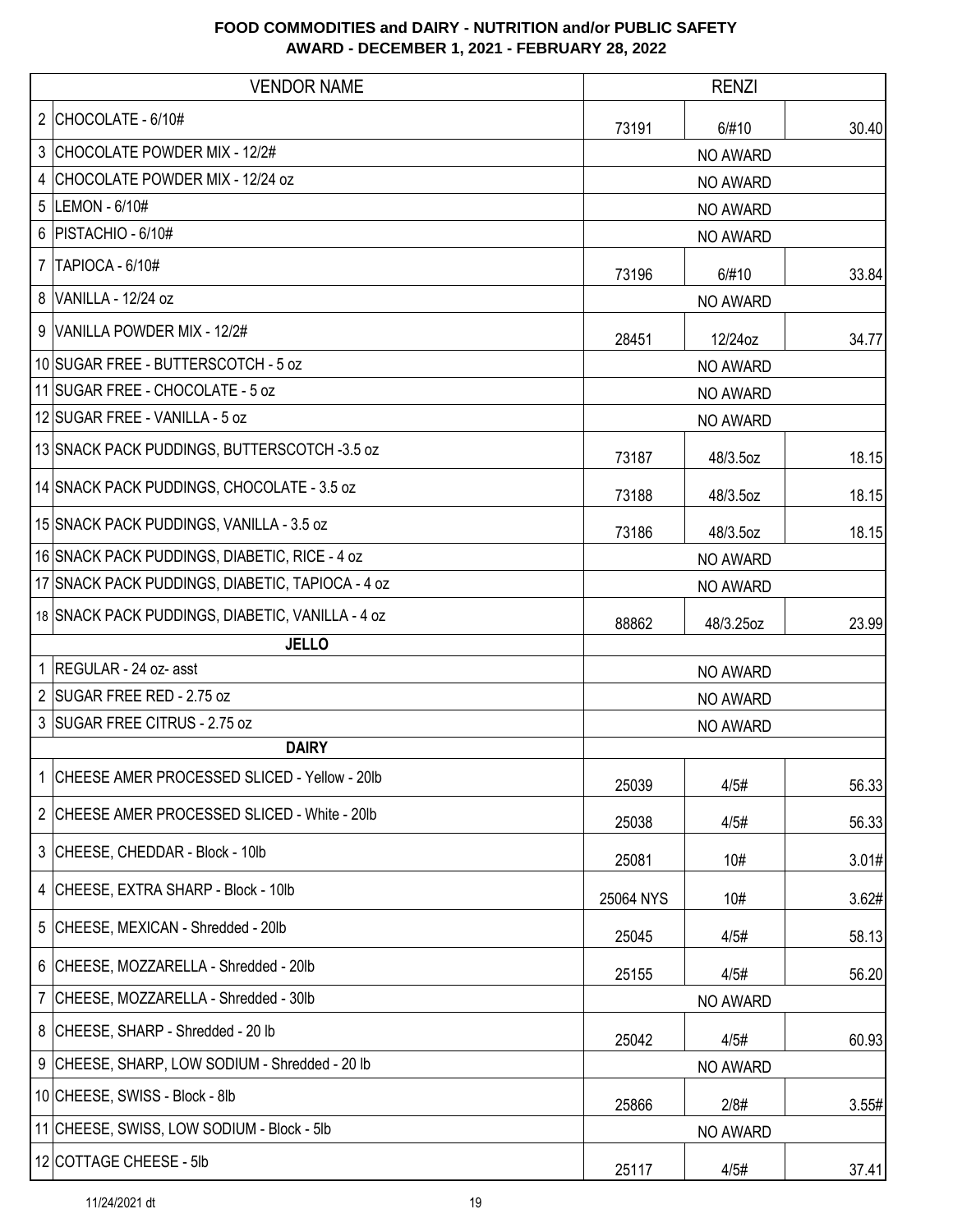|   | <b>VENDOR NAME</b>                                                                |                                                       | <b>RENZI</b>    |       |
|---|-----------------------------------------------------------------------------------|-------------------------------------------------------|-----------------|-------|
|   | 13 COTTAGE CHEESE, 1% - 5lb                                                       | NO AWARD                                              |                 |       |
|   | 14 CREAM CHEESE - 3#                                                              | 25919                                                 | 10/3#           | 73.33 |
|   | 15 CREAM CHEESE - 5#                                                              |                                                       | NO AWARD        |       |
|   | 16 LIQUID BUTTER -gal                                                             | 58470                                                 | $3/1$ gal       | 41.72 |
|   | 17 MARGARINE - 30/1lb                                                             | 29088                                                 | 30/1#           | 35.66 |
|   | 18 PARMESAN CHEESE                                                                | 25330                                                 | 4/5#            | 67.46 |
|   | 19 PIZZA CRUST, rectangular par baked                                             | 80156                                                 | 10/40oz         | 34.68 |
|   | 20 SOUR CREAM - 5lb                                                               | 25328                                                 | 4/5#            | 31.29 |
|   | 21 YOGURT - assorted                                                              | 26086 Strawb,<br>26088<br>Stra/bana,<br>26087 Vanilla | 48/4oz          | 23.35 |
|   | 22 YOGURT, LIGHT - assorted flavors                                               | 26078                                                 | 48/4oz          | 22.32 |
|   | 23 YOGURT, VANILLA - 2 lb                                                         | 76516                                                 | 6/32oz          | 18.97 |
|   | 24 YOGURT, VANILLA - 4 lb                                                         | NO AWARD                                              |                 |       |
|   | 25 YOGURT, VANILLA - 6 oz                                                         | 26087                                                 | 48/40Z          | 23.35 |
|   | <b>COOKIES &amp; CRACKERS</b>                                                     |                                                       |                 |       |
|   | 1 COOKIES, CHOCOLATE CHIP, frozen ready to bake dough - 1 oz - 1.5 oz             | 39976                                                 | 320/1oz         | 46.39 |
|   | 2 COOKIES, OATMEAL, frozen ready to bake dough - 1 oz - 1.5 oz                    |                                                       | <b>NO AWARD</b> |       |
|   | 3 COOKIES, OATMEAL RAISIN, frozen ready to bake dough - 1 oz - 1.5 oz             | 51466                                                 | 213/1.5oz       | 52.67 |
|   | 4 COOKIES, PEANUT BUTTER, frozen ready to bake dough - 1 oz - 1.5 oz              |                                                       | NO AWARD        |       |
|   | 5 COOKIES, SUGAR, frozen ready to bake dough - 1 oz - 1.5 oz                      | 39988                                                 | 320/1oz         | 45.08 |
| 6 | COOKIES, WHITE CHIP MACADAMIAN NUT, frozen ready to bake dough - 1 oz - 1.5<br>ΟZ | 51594 SPO                                             | 213/1.5oz       | 56.12 |
| 7 | <b>FIG NEWTONS</b>                                                                | 72051                                                 | 120/2oz         | 49.98 |
|   | 8   FIG NEWTONS, individual package                                               |                                                       | NO AWARD        |       |
|   | 9 GRAHAM CRACKERS, individual package                                             | 28125                                                 | 200/2ct         | 24.55 |
|   | 10 LORNA DOONE COOKIE, individual package                                         | 72022                                                 | 120/4ct 1oz     | 34.96 |
|   | 11 SALTINE - KRISPY, individual package                                           |                                                       | NO AWARD        |       |
|   | 12 SALTINES UNSALTED TOPS, individual package                                     |                                                       | NO AWARD        |       |
|   | 13 SUGAR FREE COOKIE, Chocolate, individual package                               | 32509                                                 | 106/.75oz       | 34.49 |
|   | 14 SUGAR FREE COOKIE, Lemon, individual package                                   | 32510                                                 | 106/.75oz       | 34.49 |
|   | 15 SUGAR FREE COOKIE, Short Bread, individual package<br><b>MISC</b>              |                                                       | NO AWARD        |       |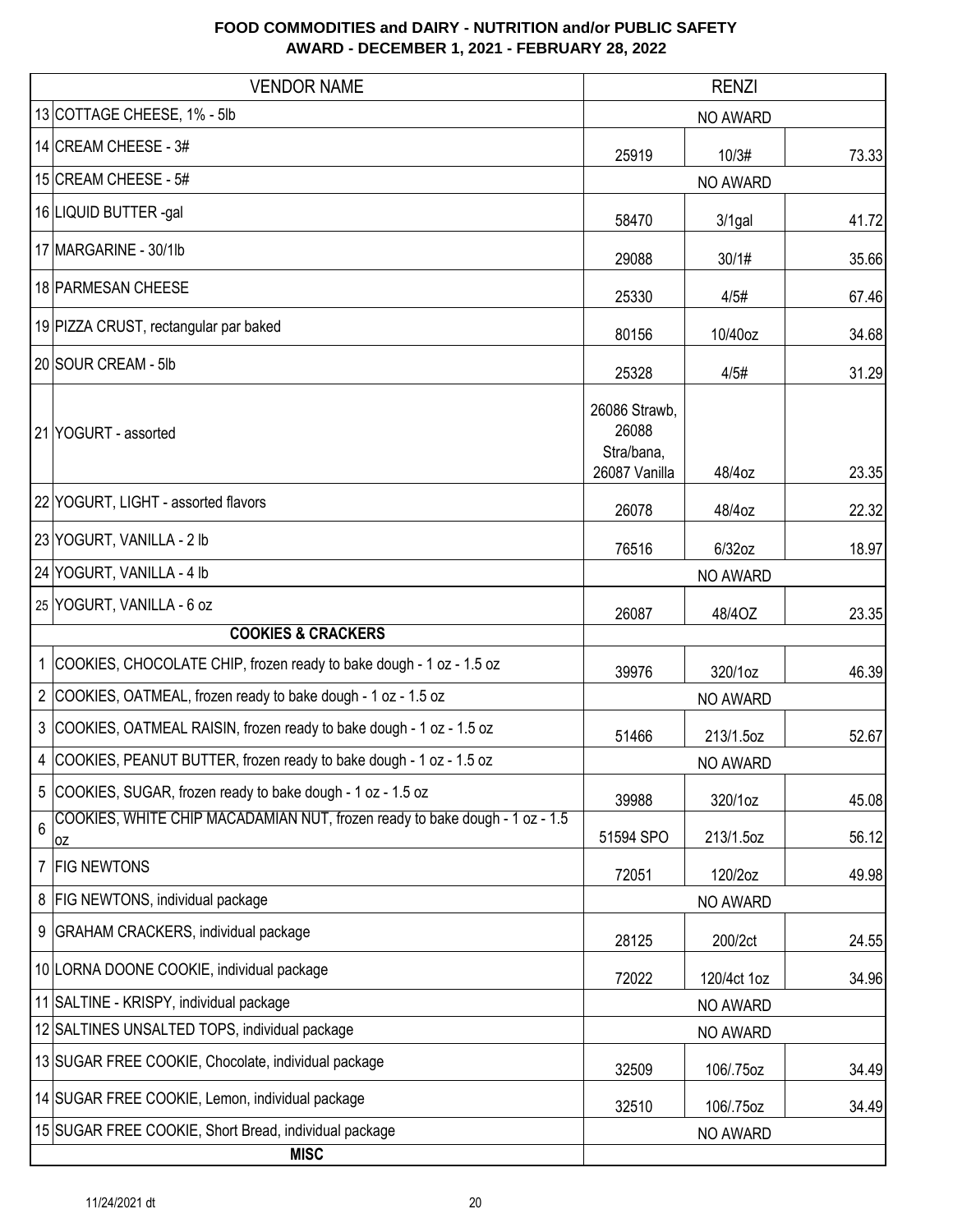| <b>VENDOR NAME</b>                      |                        | <b>RENZI</b>            |       |
|-----------------------------------------|------------------------|-------------------------|-------|
| 1 COFFEE, REGULAR - 2 oz                | 71021                  | 84/2oz                  | 61.05 |
| 2 COFFEE, DECAF - 2 oz                  | 71216                  | 84/2oz                  | 70.84 |
| 3 BAGEL, PLAIN WHITE                    | 40056                  | 72/2.3oz Sliced         | 21.20 |
| 4 BAGEL, WHOLE WHEAT                    | 40055                  | 72/2.3oz WG<br>Sliced   | 21.20 |
| 5 BLACK PEPPER SHAKER - disposable      | 67190                  | 48/1.5oz                | 46.35 |
| 6 BREAD STICKS - WHOLE WHEAT            |                        | NO AWARD                |       |
| 7 GARLIC BREAD - BUTTERTOP              | 51399                  | 12/10oz                 | 25.85 |
| 8 GLUTEN FREE - BAGELS, asst            | 51171                  | 24/3.5oz                | 29.40 |
| 9 GLUTEN FREE - BREAD - 6/30 oz         | 10539                  | $6/24$ oz<br>MultiGrain | 49.49 |
| 10 GLUTEN FREE - BREAD - 12/14 oz       | 10377                  | 12/14oz                 | 66.27 |
| 11 GLUTEN FREE - FROZEN SHERBERT, asst  | 93577, 93578,<br>93580 | 96/4oz SPO              | 39.29 |
| 12 GLUTEN FREE - MUFFINS, asst          |                        | NO AWARD                |       |
| 13 HAMBURGER ROLL                       |                        | 10365 6/8ct - 4.5"      | 24.90 |
| 14 HOT DOG ROLL                         |                        | 37615 8/12ct            | 29.21 |
| 15 KOSHER - BREAD                       | NO AWARD               |                         |       |
| 16 KOSHER - CHOW MEIN DINNER            | NO AWARD               |                         |       |
| 17 KOSHER - CHICKEN DINNER              | NO AWARD               |                         |       |
| 18 KOSHER - CHICKEN LEG DINNER          | NO AWARD               |                         |       |
| 19 KOSHER - COLD CUTS                   | NO AWARD               |                         |       |
| 20 KOSHER - FISH DINNER                 |                        | <b>NO AWARD</b>         |       |
| 21 KOSHER - POT ROAST DINNER            |                        | NO AWARD                |       |
| 22 KOSHER - SALISBURY STEAK DINNER      |                        | NO AWARD                |       |
| 23 KOSHER - SLICED CHEESE               |                        | NO AWARD                |       |
| 24 KOSHER - SPAGHETTI & MEATBALL DINNER |                        | NO AWARD                |       |
| 25 KOSHER - TURKEY DINNER               |                        | NO AWARD                |       |
| 26 READY MADE BISCUITS - 3"             | 36832                  | 100/2oz                 | 29.99 |
| 27 READY MADE BISCUITS - 2"             | 36843                  | 105/2"                  | 21.75 |
| 28 SALT SHAKER - disposable             | 67189                  | 48/4oz                  | 13.15 |
| 29 SPRAY COATING (pan)                  | 66423                  | 6/17oz                  | 22.37 |
| 30 TORTILLA CHIPS                       | 60054                  | 3/2#                    | 12.08 |
| 31 TORTILLA SHELLS                      | 60052                  | 200/5.25"               | 13.99 |
| <b>MILK</b>                             |                        |                         |       |
| 1 WHOLE MILK - gal                      |                        | NO AWARD                |       |